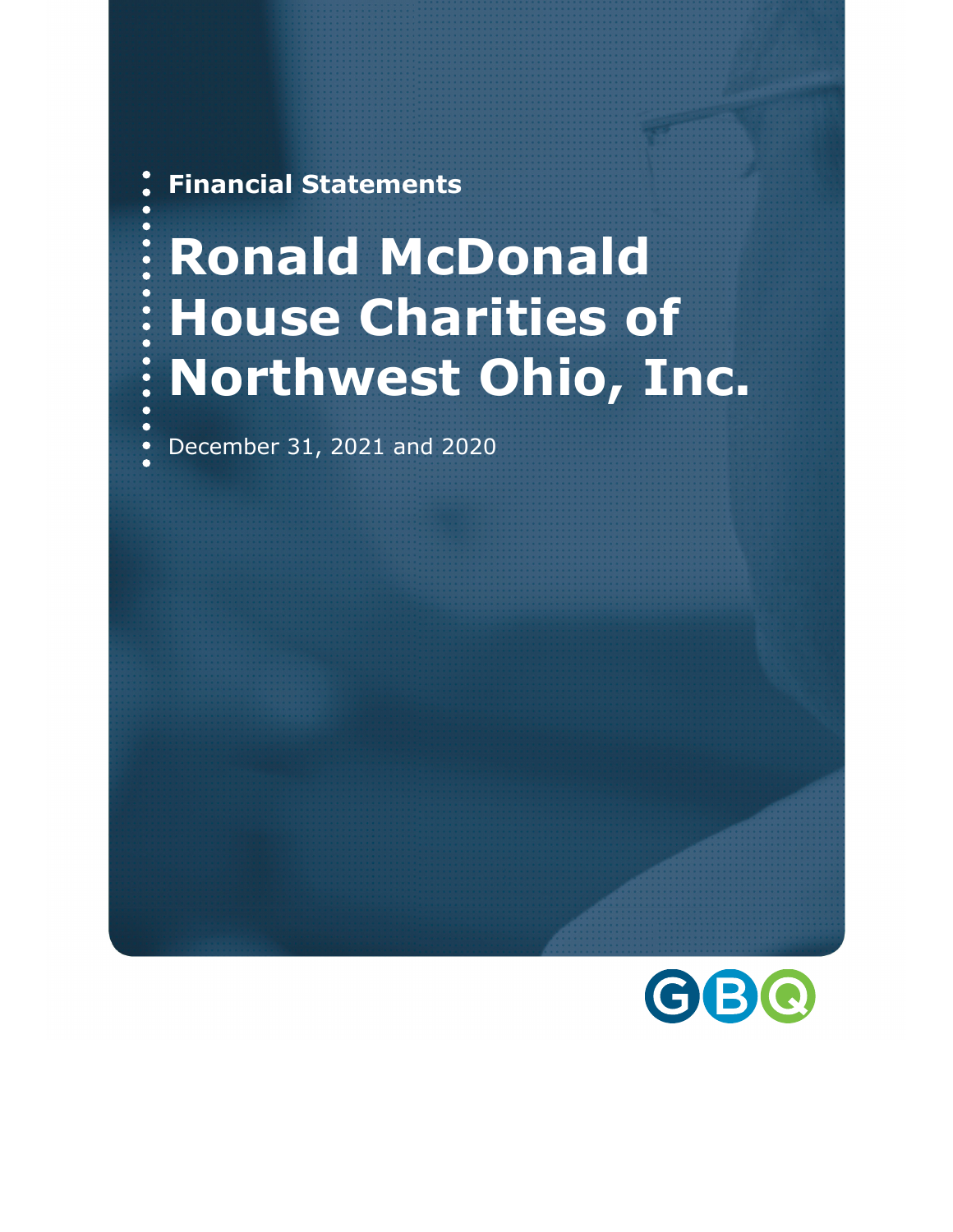# **CONTENTS**

. . . . . . . .  $0.10-0.$  $\bullet$  10  $\bullet$  $\bullet$   $\bullet$  $\begin{array}{ccc}\n\bullet & \bullet & \bullet & \bullet\n\end{array}$  $\Delta$  $\bullet$  $\bullet$  $\bullet\quad \bullet\quad \bullet\quad$  $\bullet$  $\blacksquare$ 

|                                          | Page |
|------------------------------------------|------|
| <b>Independent Auditor's Report</b>      | 3    |
| <b>Financial Statements:</b>             |      |
| <b>Financial Position</b>                | 5    |
| <b>Statements of Activities</b>          | 6    |
| <b>Statements of Functional Expenses</b> | 8    |
| <b>Statements of Cash Flows</b>          | 10   |
| <b>Notes to Financial Statements</b>     |      |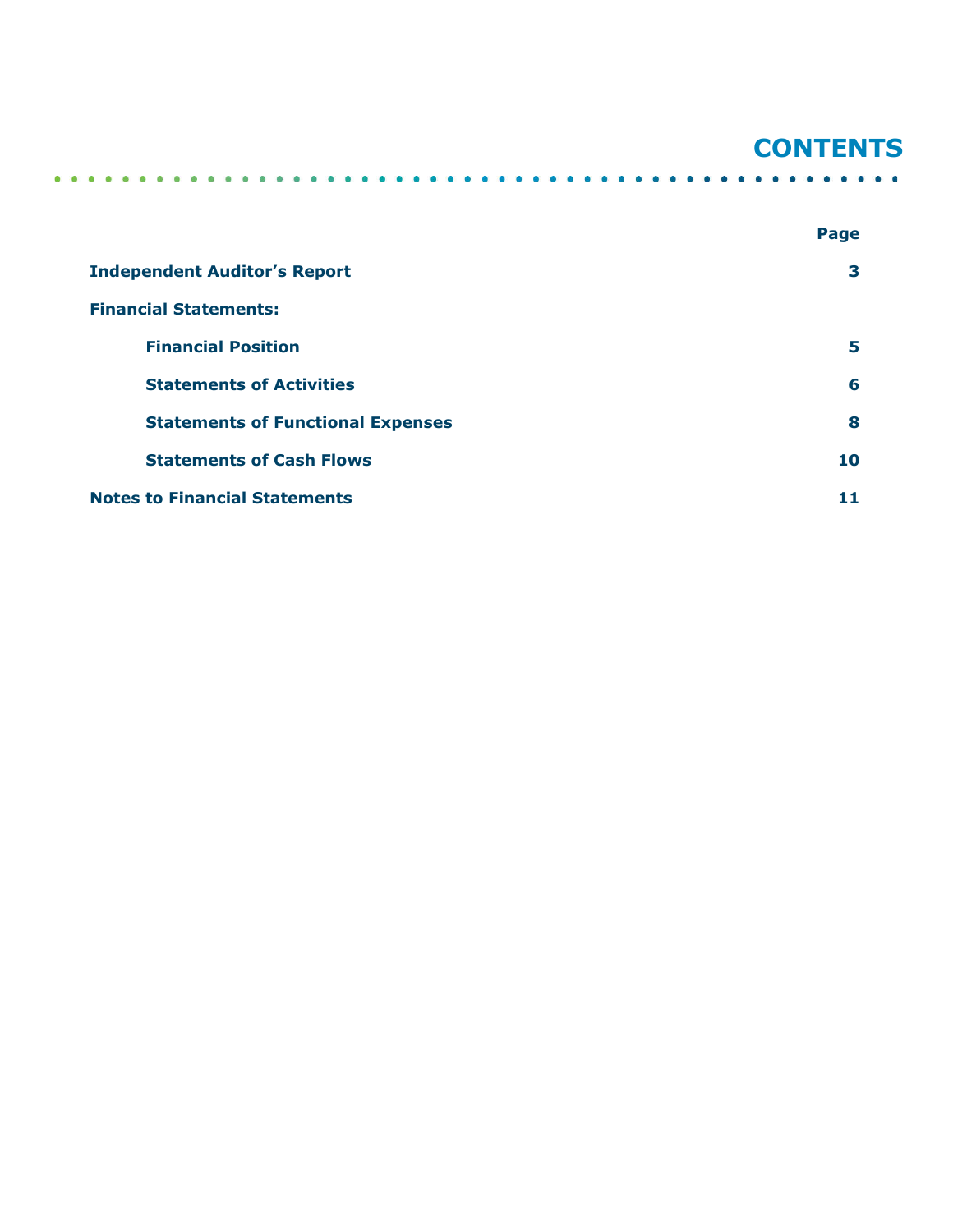5580 Monroe Street Suite 210 Sylvania, OH 43560

tel 419.885.8338 fax 419.885.8182

www.gbg.com



To the Board of Directors Ronald McDonald House Charities of Northwest Ohio, Inc. Toledo, Ohio

#### **Independent Auditor's Report**

#### *Opinion*

We have audited the accompanying financial statements of Ronald McDonald House Charities of Northwest Ohio, Inc. (a nonprofit corporation), which comprise the statements of financial position as of December 31, 2021 and 2020, and the related statements of activities, functional expenses, and cash flows for the years then ended, and the related notes to the financial statements.

In our opinion, the accompanying financial statements present fairly, in all material respects, the financial position of the Organization as of December 31, 2021 and 2020, and the results of its operations and its cash flows for the years then ended in accordance with accounting principles generally accepted in the United States of America.

#### *Basis for Opinion*

We conducted our audits in accordance with auditing standards generally accepted in the United States of America (GAAS). Our responsibilities under those standards are further described in the Auditor's Responsibilities for the Audit of the Financial Statements section of our report. We are required to be independent of the Organization and to meet our other ethical responsibilities, in accordance with the relevant ethical requirements relating to our audits. We believe that the audit evidence we have obtained is sufficient and appropriate to provide a basis for our audit opinion.

#### *Responsibilities of Management for the Financial Statements*

Management is responsible for the preparation and fair presentation of the financial statements in accordance with accounting principles generally accepted in the United States of America, and for the design, implementation, and maintenance of internal control relevant to the preparation and fair presentation of financial statements that are free from material misstatement, whether due to fraud or error.

In preparing the financial statements, management is required to evaluate whether there are conditions or events, considered in the aggregate, that raise substantial doubt about the Organization's ability to continue as a going concern within one year after the date that the financial statements are issued or available to be issued.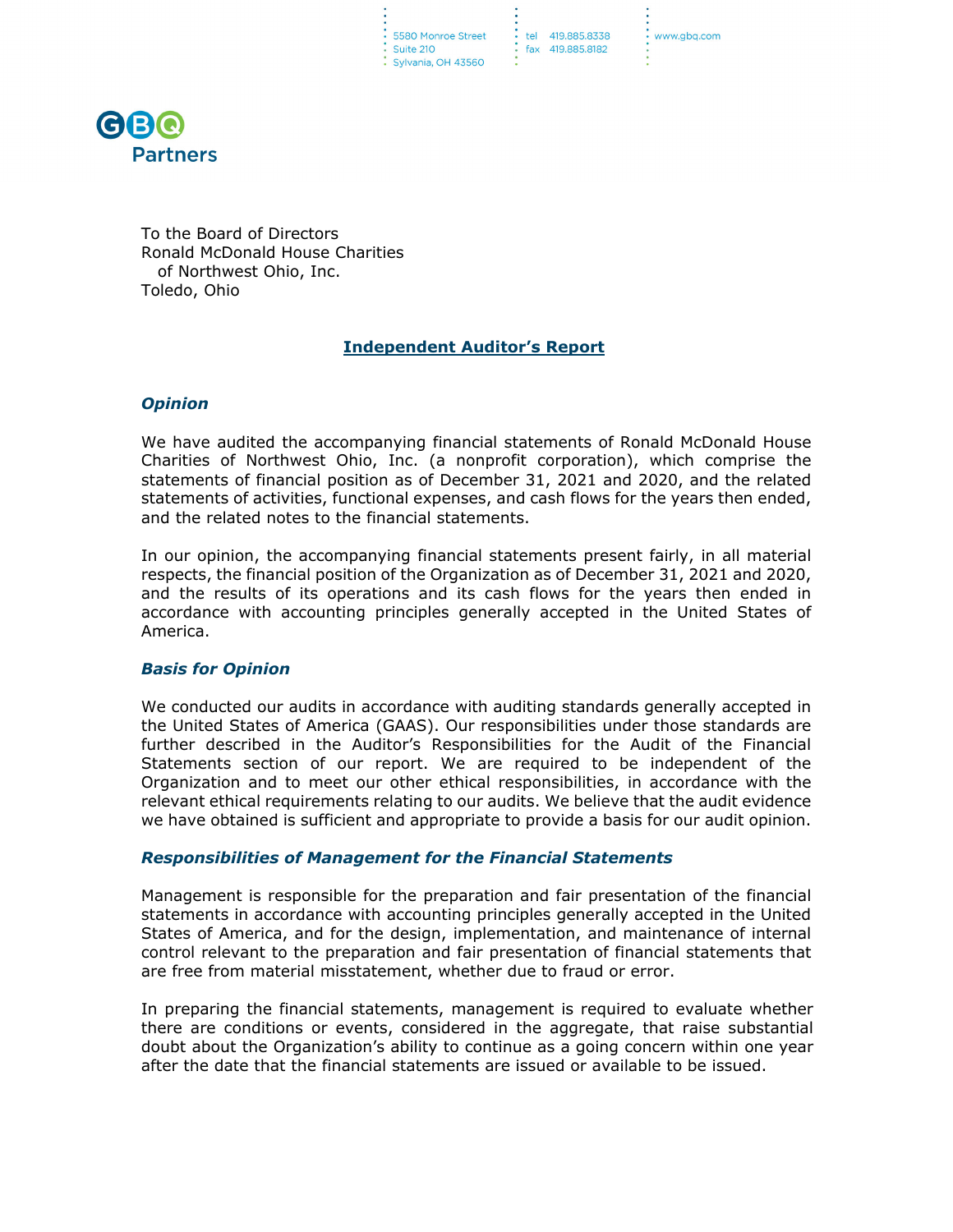To the Board of Directors Ronald McDonald House Charities of Northwest Ohio Page 2

#### *Auditor's Responsibilities for the Audit of the Financial Statements*

Our objectives are to obtain reasonable assurance about whether the financial statements as a whole are free from material misstatement, whether due to fraud or error, and to issue an auditor's report that includes our opinion. Reasonable assurance is a high level of assurance but is not absolute assurance and therefore is not a guarantee that an audit conducted in accordance with GAAS will always detect a material misstatement when it exists. The risk of not detecting a material misstatement resulting from fraud is higher than for one resulting from error, as fraud may involve collusion, forgery, intentional omissions, misrepresentations, or the override of internal control. Misstatements are considered material if there is a substantial likelihood that, individually or in the aggregate, they would influence the judgment made by a reasonable user based on the financial statements.

In performing an audit in accordance with GAAS, we:

- Exercise professional judgment and maintain professional skepticism throughout the audit.
- Identify and assess the risks of material misstatement of the financial statements, whether due to fraud or error, and design and perform audit procedures responsive to those risks. Such procedures include examining, on a test basis, evidence regarding the amounts and disclosures in the financial statements.
- Obtain an understanding of internal control relevant to the audit in order to design audit procedures that are appropriate in the circumstances, but not for the purpose of expressing an opinion on the effectiveness of the Organization's internal control. Accordingly, no such opinion is expressed.
- Evaluate the appropriateness of accounting policies used and the reasonableness of significant accounting estimates made by management, as well as evaluate the overall presentation of the financial statements.
- Conclude whether, in our judgment, there are conditions or events, considered in the aggregate, that raise substantial doubt about the Organization's ability to continue as a going concern for a reasonable period of time.

We are required to communicate with those charged with governance regarding, among other matters, the planned scope and timing of the audit, significant audit findings, and certain internal control-related matters that we identified during the audit.

GBO Partners LLC

Sylvania, Ohio May 24, 2022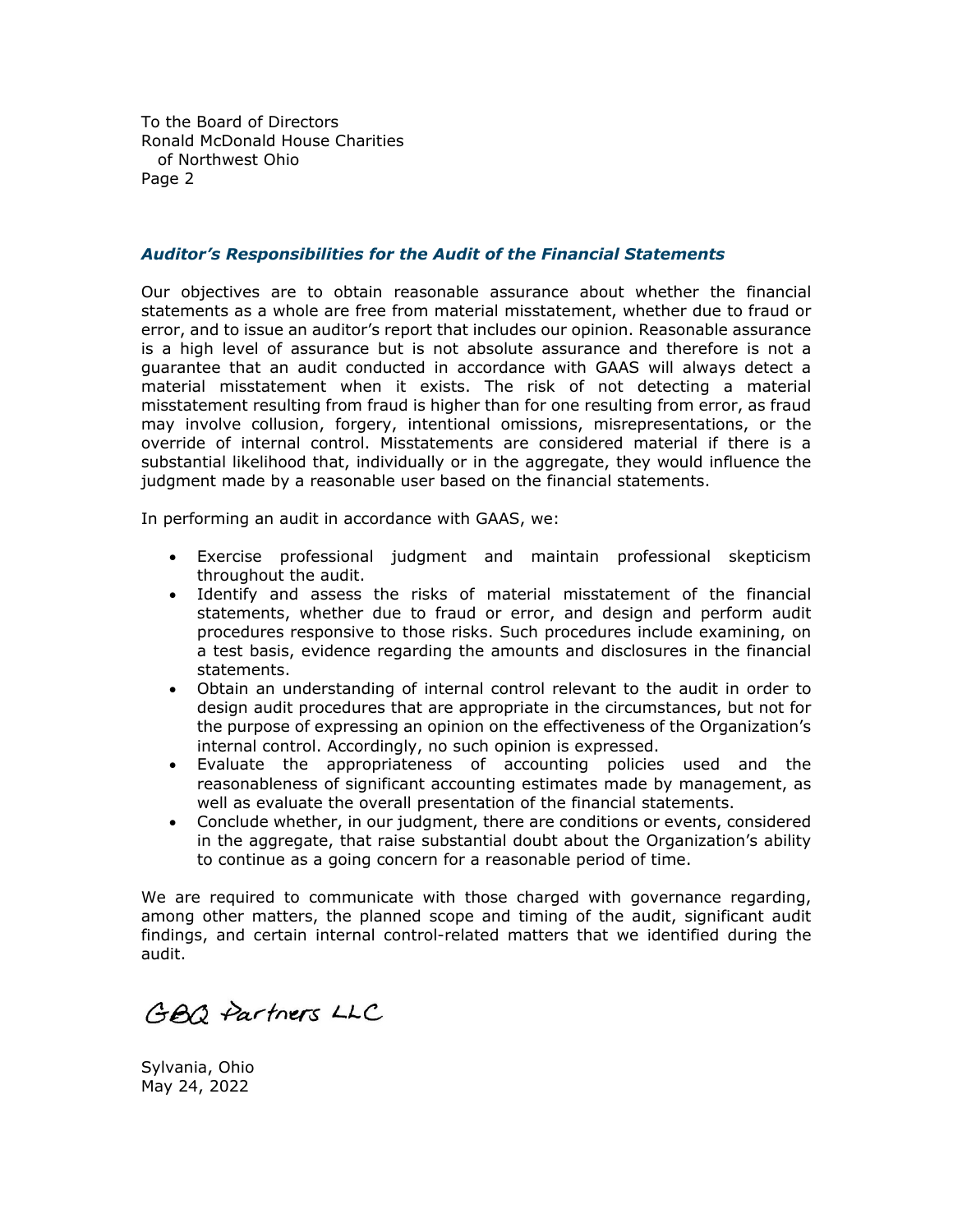# **RONALD MCDONALD HOUSE CHARITIES OF NORTHWEST OHIO, INC.**

 $\mathbf{a}$ 

**Statements of Financial Position** 

**December 31, 2021 and 2020** 

. . . . . . . . . . . . . . . . .

|                                                                                                                               | 2021                                                            | 2020                                                                       |
|-------------------------------------------------------------------------------------------------------------------------------|-----------------------------------------------------------------|----------------------------------------------------------------------------|
| <b>ASSETS</b>                                                                                                                 |                                                                 |                                                                            |
| Cash and cash equivalents<br>Accounts receivable<br>Investments<br>Property and equipment, net<br>Beneficial use of land, net | \$<br>197,258<br>255,863<br>2,601,398<br>6,797,034<br>1,374,722 | $\frac{1}{2}$<br>135,518<br>309,573<br>2,353,434<br>7,126,940<br>1,389,570 |
| <b>TOTAL ASSETS</b>                                                                                                           | 11,226,275                                                      | 11,315,035<br>$\frac{4}{5}$                                                |
| <b>LIABILITIES AND NET ASSETS</b>                                                                                             |                                                                 |                                                                            |
| <b>Liabilities</b><br>Accounts payable and accrued expenses<br>Line of credit<br><b>Other liabilities</b>                     | 66,510<br>\$<br>195,900                                         | \$<br>66,850<br>100,000<br>13,000                                          |
| Note payable<br><b>Total liabilities</b>                                                                                      | 1,362,723<br>1,625,133                                          | 1,362,723<br>1,542,573                                                     |
| <b>Net Assets</b><br>Without donor restrictions:<br>Undesignated                                                              | 6,137,964                                                       | 6,300,759                                                                  |
| Board designated - collateral for building loan<br>Total without donor restrictions                                           | 1,500,000<br>7,637,964                                          | 1,500,000<br>7,800,759                                                     |
| With donor restrictions                                                                                                       | 1,963,178                                                       | 1,971,703                                                                  |
| Total net assets                                                                                                              | 9,601,142                                                       | 9,772,462                                                                  |
| <b>TOTAL LIABILITIES AND NET ASSETS</b>                                                                                       | 11,226,275                                                      | $\frac{4}{5}$<br>11,315,035                                                |
|                                                                                                                               |                                                                 |                                                                            |

**CONTRACTOR** 

 $\bullet$ 

. . . . . .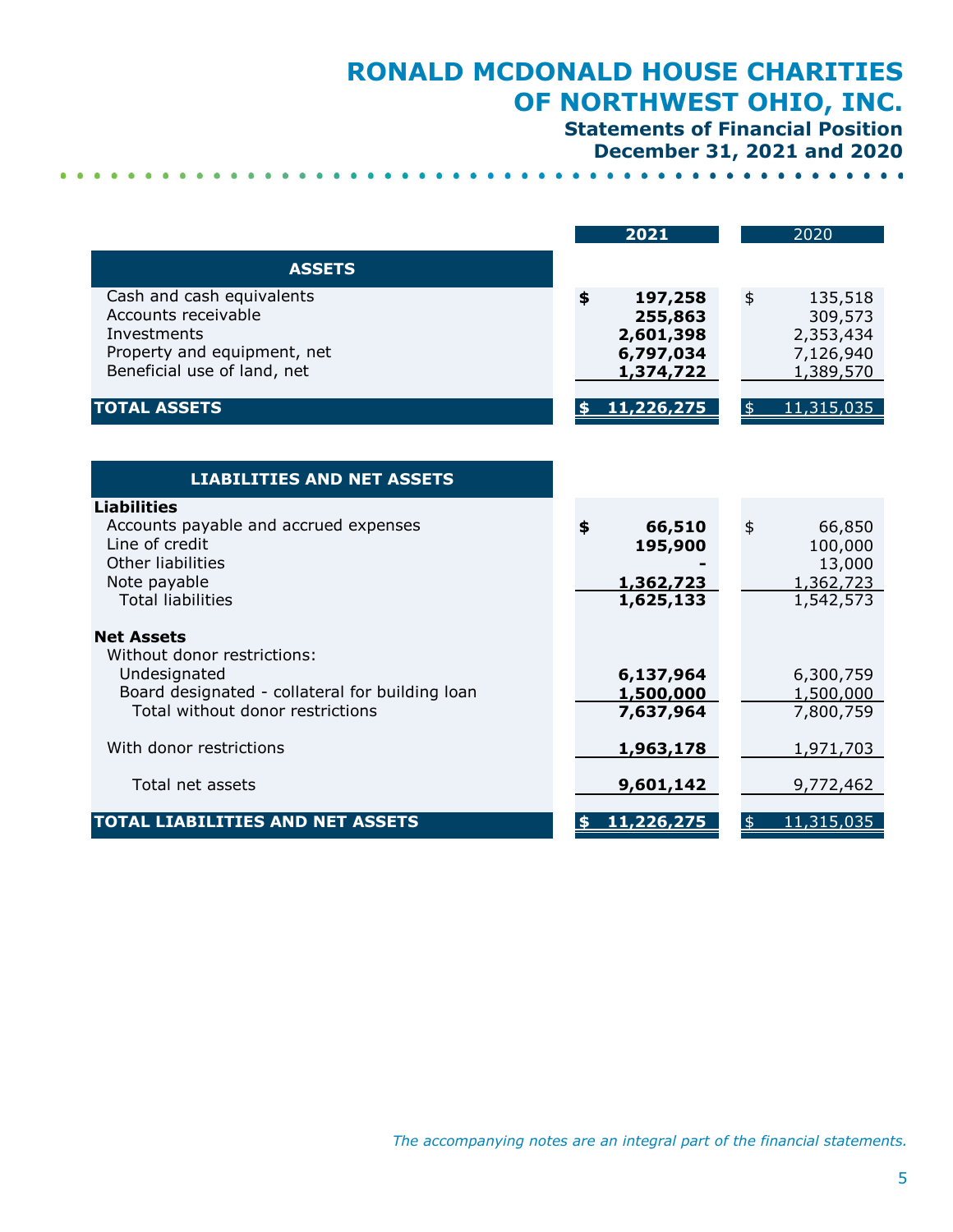### **RONALD MCDONALD HOUSE CHARITIES OF NORTHWEST OHIO, INC. Statement of Activities**

**For the Year Ended December 31, 2021** 

| <b>Revenues and Other Support</b><br>Contributions<br>$\frac{1}{2}$<br>13,000<br>1,015,534<br>\$<br>\$<br>1,028,534<br>Special events revenue<br>111,745<br>111,745<br>Less: direct benefit costs<br>36,528<br>36,528<br>Net revenue from special events<br>75,217<br>75,217<br>RMH room donation/fees<br>5,695<br>5,695<br>Other income<br>25,724<br>25,724<br>Gain on forgiveness of PPP loan<br>145,300<br>145,300<br>Loss on disposal of fixed assets<br>393)<br>393)<br>Net assets released from restrictions:<br>Satisfaction of program restrictions<br>6,677<br>6,677)<br>Expiration of time restrictions<br>14,848<br>14,848)<br>Total net assets released from restrictions<br>21,525<br>21,525)<br>Total revenues and other support<br>1,288,602<br>8,525)<br>1,280,077<br>$\overline{ }$<br><b>Expenses</b><br>Program services<br>1,348,456<br>1,348,456<br>Supporting services:<br>Management and general<br>261,460<br>261,460<br>Fundraising<br>191,779<br>191,779<br>Total expenses<br>1,801,695<br>1,801,695<br>Change in net assets from operations<br>513,093)<br>8,525)<br>521,618)<br>$\left($<br>$\left($<br>$\overline{(\ }$<br><b>Investment Gain, Net</b><br>350,298<br>350,298<br><b>Change in Net Assets</b><br>162,795)<br>8,525)<br>$\epsilon$<br>171,320)<br>(<br>$\left($<br><b>Net Assets - Beginning of Year</b><br>7,800,759<br>1,971,703<br>9,772,462 |                                 | <b>Without Donor</b><br><b>Restrictions</b> | <b>With Donor</b><br><b>Restrictions</b> | <b>Total</b>                    |
|-------------------------------------------------------------------------------------------------------------------------------------------------------------------------------------------------------------------------------------------------------------------------------------------------------------------------------------------------------------------------------------------------------------------------------------------------------------------------------------------------------------------------------------------------------------------------------------------------------------------------------------------------------------------------------------------------------------------------------------------------------------------------------------------------------------------------------------------------------------------------------------------------------------------------------------------------------------------------------------------------------------------------------------------------------------------------------------------------------------------------------------------------------------------------------------------------------------------------------------------------------------------------------------------------------------------------------------------------------------------------------------------|---------------------------------|---------------------------------------------|------------------------------------------|---------------------------------|
|                                                                                                                                                                                                                                                                                                                                                                                                                                                                                                                                                                                                                                                                                                                                                                                                                                                                                                                                                                                                                                                                                                                                                                                                                                                                                                                                                                                           |                                 |                                             |                                          |                                 |
|                                                                                                                                                                                                                                                                                                                                                                                                                                                                                                                                                                                                                                                                                                                                                                                                                                                                                                                                                                                                                                                                                                                                                                                                                                                                                                                                                                                           |                                 |                                             |                                          |                                 |
|                                                                                                                                                                                                                                                                                                                                                                                                                                                                                                                                                                                                                                                                                                                                                                                                                                                                                                                                                                                                                                                                                                                                                                                                                                                                                                                                                                                           |                                 |                                             |                                          |                                 |
|                                                                                                                                                                                                                                                                                                                                                                                                                                                                                                                                                                                                                                                                                                                                                                                                                                                                                                                                                                                                                                                                                                                                                                                                                                                                                                                                                                                           |                                 |                                             |                                          |                                 |
|                                                                                                                                                                                                                                                                                                                                                                                                                                                                                                                                                                                                                                                                                                                                                                                                                                                                                                                                                                                                                                                                                                                                                                                                                                                                                                                                                                                           |                                 |                                             |                                          |                                 |
|                                                                                                                                                                                                                                                                                                                                                                                                                                                                                                                                                                                                                                                                                                                                                                                                                                                                                                                                                                                                                                                                                                                                                                                                                                                                                                                                                                                           |                                 |                                             |                                          |                                 |
|                                                                                                                                                                                                                                                                                                                                                                                                                                                                                                                                                                                                                                                                                                                                                                                                                                                                                                                                                                                                                                                                                                                                                                                                                                                                                                                                                                                           |                                 |                                             |                                          |                                 |
|                                                                                                                                                                                                                                                                                                                                                                                                                                                                                                                                                                                                                                                                                                                                                                                                                                                                                                                                                                                                                                                                                                                                                                                                                                                                                                                                                                                           |                                 |                                             |                                          |                                 |
|                                                                                                                                                                                                                                                                                                                                                                                                                                                                                                                                                                                                                                                                                                                                                                                                                                                                                                                                                                                                                                                                                                                                                                                                                                                                                                                                                                                           |                                 |                                             |                                          |                                 |
|                                                                                                                                                                                                                                                                                                                                                                                                                                                                                                                                                                                                                                                                                                                                                                                                                                                                                                                                                                                                                                                                                                                                                                                                                                                                                                                                                                                           |                                 |                                             |                                          |                                 |
|                                                                                                                                                                                                                                                                                                                                                                                                                                                                                                                                                                                                                                                                                                                                                                                                                                                                                                                                                                                                                                                                                                                                                                                                                                                                                                                                                                                           |                                 |                                             |                                          |                                 |
|                                                                                                                                                                                                                                                                                                                                                                                                                                                                                                                                                                                                                                                                                                                                                                                                                                                                                                                                                                                                                                                                                                                                                                                                                                                                                                                                                                                           |                                 |                                             |                                          |                                 |
|                                                                                                                                                                                                                                                                                                                                                                                                                                                                                                                                                                                                                                                                                                                                                                                                                                                                                                                                                                                                                                                                                                                                                                                                                                                                                                                                                                                           |                                 |                                             |                                          |                                 |
|                                                                                                                                                                                                                                                                                                                                                                                                                                                                                                                                                                                                                                                                                                                                                                                                                                                                                                                                                                                                                                                                                                                                                                                                                                                                                                                                                                                           |                                 |                                             |                                          |                                 |
|                                                                                                                                                                                                                                                                                                                                                                                                                                                                                                                                                                                                                                                                                                                                                                                                                                                                                                                                                                                                                                                                                                                                                                                                                                                                                                                                                                                           |                                 |                                             |                                          |                                 |
|                                                                                                                                                                                                                                                                                                                                                                                                                                                                                                                                                                                                                                                                                                                                                                                                                                                                                                                                                                                                                                                                                                                                                                                                                                                                                                                                                                                           |                                 |                                             |                                          |                                 |
|                                                                                                                                                                                                                                                                                                                                                                                                                                                                                                                                                                                                                                                                                                                                                                                                                                                                                                                                                                                                                                                                                                                                                                                                                                                                                                                                                                                           |                                 |                                             |                                          |                                 |
|                                                                                                                                                                                                                                                                                                                                                                                                                                                                                                                                                                                                                                                                                                                                                                                                                                                                                                                                                                                                                                                                                                                                                                                                                                                                                                                                                                                           |                                 |                                             |                                          |                                 |
|                                                                                                                                                                                                                                                                                                                                                                                                                                                                                                                                                                                                                                                                                                                                                                                                                                                                                                                                                                                                                                                                                                                                                                                                                                                                                                                                                                                           |                                 |                                             |                                          |                                 |
|                                                                                                                                                                                                                                                                                                                                                                                                                                                                                                                                                                                                                                                                                                                                                                                                                                                                                                                                                                                                                                                                                                                                                                                                                                                                                                                                                                                           |                                 |                                             |                                          |                                 |
|                                                                                                                                                                                                                                                                                                                                                                                                                                                                                                                                                                                                                                                                                                                                                                                                                                                                                                                                                                                                                                                                                                                                                                                                                                                                                                                                                                                           |                                 |                                             |                                          |                                 |
|                                                                                                                                                                                                                                                                                                                                                                                                                                                                                                                                                                                                                                                                                                                                                                                                                                                                                                                                                                                                                                                                                                                                                                                                                                                                                                                                                                                           |                                 |                                             |                                          |                                 |
|                                                                                                                                                                                                                                                                                                                                                                                                                                                                                                                                                                                                                                                                                                                                                                                                                                                                                                                                                                                                                                                                                                                                                                                                                                                                                                                                                                                           |                                 |                                             |                                          |                                 |
|                                                                                                                                                                                                                                                                                                                                                                                                                                                                                                                                                                                                                                                                                                                                                                                                                                                                                                                                                                                                                                                                                                                                                                                                                                                                                                                                                                                           |                                 |                                             |                                          |                                 |
|                                                                                                                                                                                                                                                                                                                                                                                                                                                                                                                                                                                                                                                                                                                                                                                                                                                                                                                                                                                                                                                                                                                                                                                                                                                                                                                                                                                           |                                 |                                             |                                          |                                 |
|                                                                                                                                                                                                                                                                                                                                                                                                                                                                                                                                                                                                                                                                                                                                                                                                                                                                                                                                                                                                                                                                                                                                                                                                                                                                                                                                                                                           |                                 |                                             |                                          |                                 |
|                                                                                                                                                                                                                                                                                                                                                                                                                                                                                                                                                                                                                                                                                                                                                                                                                                                                                                                                                                                                                                                                                                                                                                                                                                                                                                                                                                                           | <b>Net Assets - End of Year</b> | 7.637.964<br>$\mathbf{\hat{S}}$             | $\frac{1}{2}$<br>1.963.178               | $\dot{\mathbf{s}}$<br>9,601,142 |

*The accompanying notes are an integral part of the financial statements.*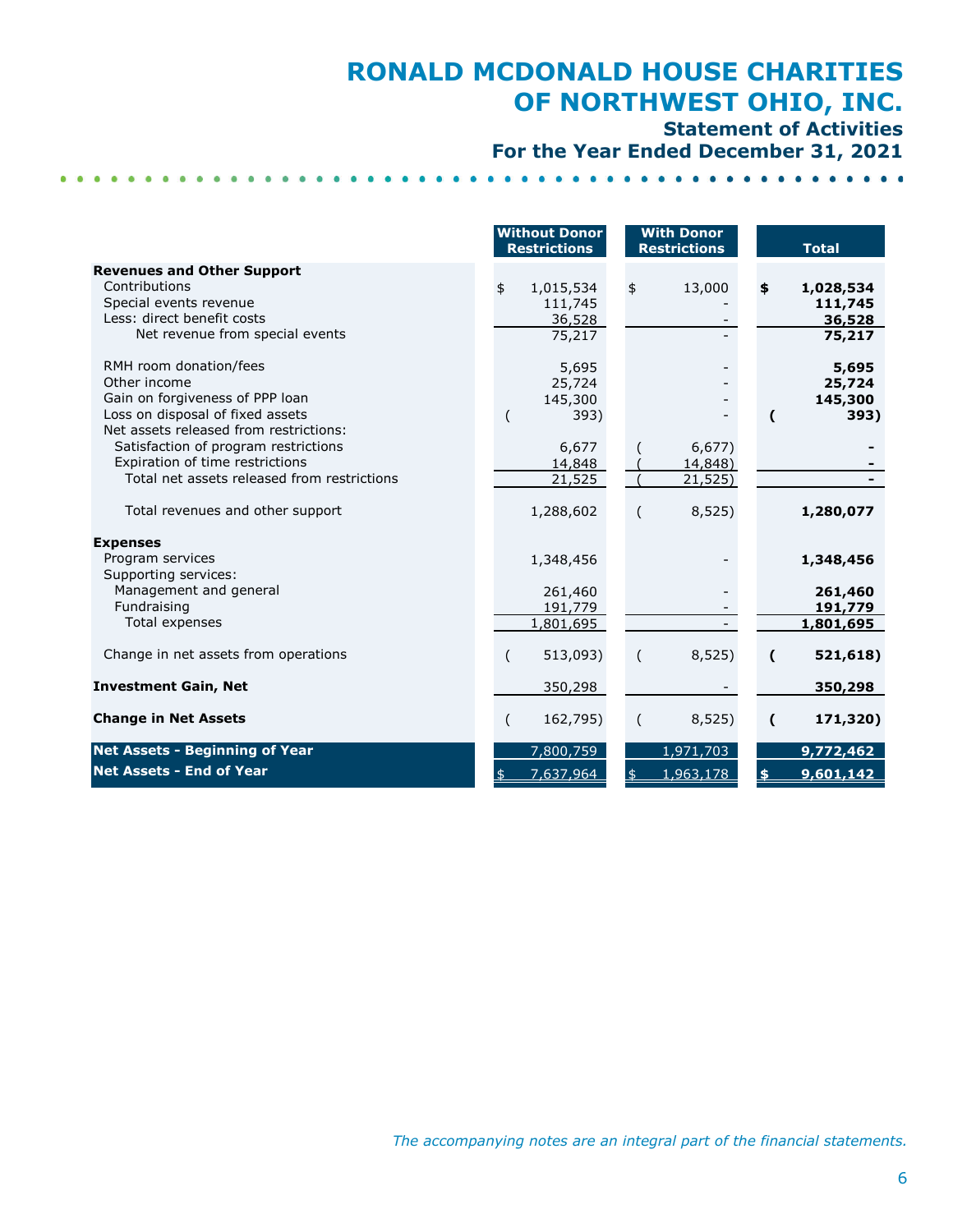### **RONALD MCDONALD HOUSE CHARITIES OF NORTHWEST OHIO, INC. Statement of Activities**

**For the Year Ended December 31, 2020** 

|                                                       | <b>Without Donor</b><br><b>Restrictions</b> | With Donor<br>Restrictions | <b>Total</b>                    |
|-------------------------------------------------------|---------------------------------------------|----------------------------|---------------------------------|
| <b>Revenues and Other Support</b>                     |                                             |                            |                                 |
| Contributions                                         | \$<br>1,249,089                             | 28,000<br>\$               | 1,277,089<br>\$                 |
| Special events revenue                                | 118,447                                     |                            | 118,447                         |
| Less: direct benefit costs                            | 21,347                                      |                            | 21,347                          |
| Net revenue from special events                       | 97,100                                      |                            | 97,100                          |
| RMH room donation/fees                                | 3,894                                       |                            | 3,894                           |
| Other income                                          | 6,905                                       |                            | 6,905                           |
| Gain on forgiveness of PPP loan                       | 151,100                                     |                            | 151,100                         |
| Net assets released from restrictions:                |                                             |                            |                                 |
| Satisfaction of program restrictions                  | 50,705                                      | 50,705)                    |                                 |
| Expiration of time restrictions                       | 14,848                                      | 14,848)                    |                                 |
| Total net assets released from restrictions           | 65,553                                      | 65,553)                    |                                 |
| Total revenues and other support                      | 1,573,641                                   | 37,553)                    | 1,536,088                       |
| <b>Expenses</b>                                       |                                             |                            |                                 |
| Program services                                      | 1,327,601                                   |                            | 1,327,601                       |
| Supporting services:                                  |                                             |                            |                                 |
| Management and general                                | 283,862                                     |                            | 283,862                         |
| Fundraising                                           | 191,888                                     |                            | 191,888                         |
| Unallocated payments to RMHC Global<br>Total expenses | 1,803,351                                   |                            | 1,803,351                       |
|                                                       |                                             |                            |                                 |
| Change in net assets from operations                  | 229,710)<br>$\overline{(\ }$                | 37,553)<br>$\left($        | 267,263)<br>$\left($            |
| <b>Investment Gain, Net</b>                           | 203,910                                     |                            | 203,910                         |
| <b>Change in Net Assets</b>                           | 25,800)                                     | 37,553)<br>$\left($        | 63,353)<br>$\overline{(\ }$     |
| <b>Net Assets - Beginning of Year</b>                 | 7,826,559                                   | 2,009,256                  | 9,835,815                       |
| <b>Net Assets - End of Year</b>                       | 7.800.759<br>$\mathbf{\hat{S}}$             | $\frac{4}{5}$<br>1,971,703 | 9,772,462<br>$\mathbf{\hat{S}}$ |

*The accompanying notes are an integral part of the financial statements.*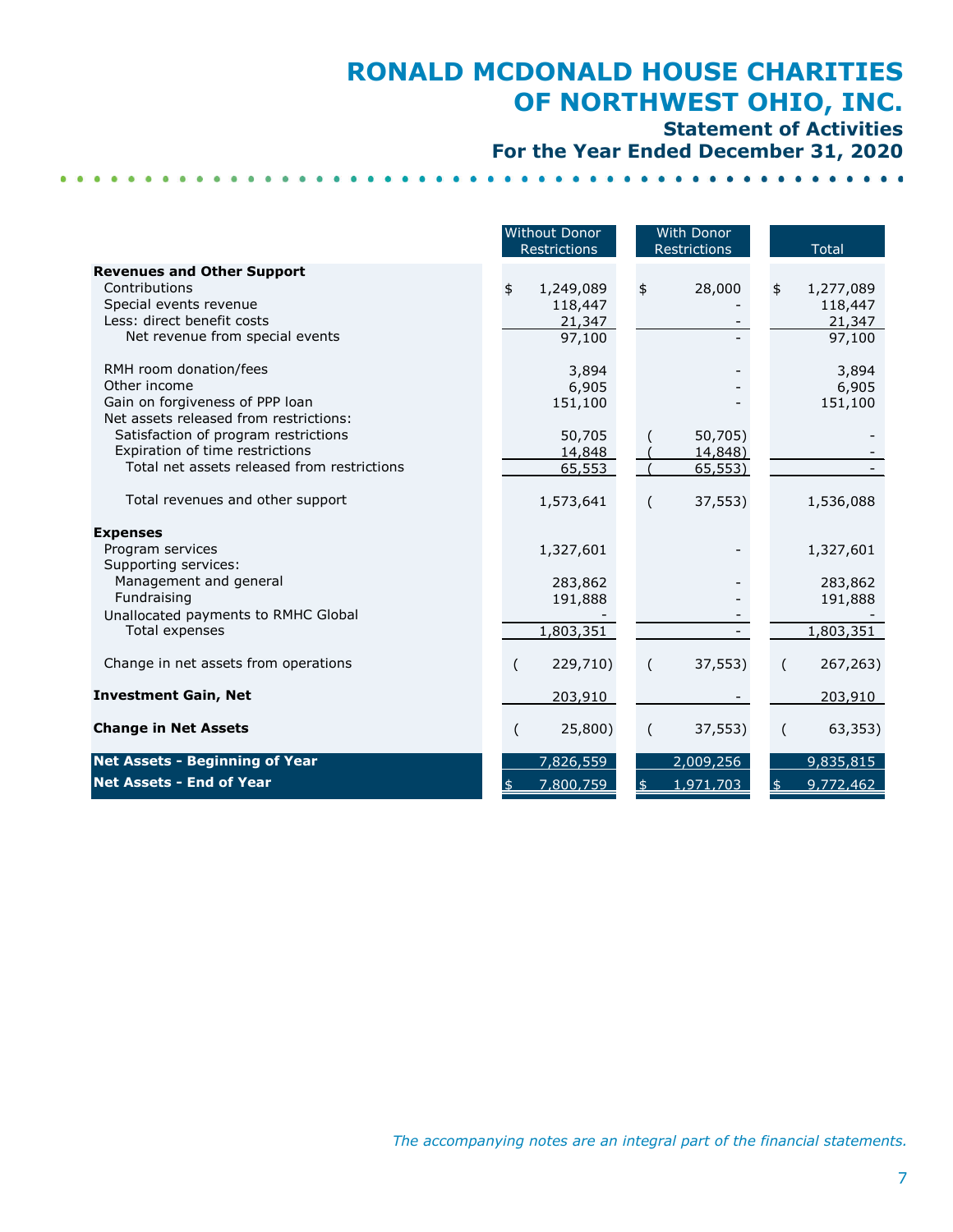## **RONALD MCDONALD HOUSE CHARITIES OF NORTHWEST OHIO, INC. Statement of Functional Expenses**

**For the Year Ended December 31, 2021 with Comparative 2020 Total** 

|                                                          | <b>Program Services</b>           | <b>Supporting Services</b>         |                                    |                                      |                                    |
|----------------------------------------------------------|-----------------------------------|------------------------------------|------------------------------------|--------------------------------------|------------------------------------|
|                                                          | <b>House</b><br><b>Operations</b> | <b>Management</b><br>and General   | <b>Fundraising</b>                 | 2021<br><b>Total</b>                 | 2020<br><b>Total</b>               |
|                                                          |                                   |                                    |                                    |                                      |                                    |
| Salaries and wages                                       | \$<br>491,487                     | \$<br>75,867                       | 92,360<br>\$                       | \$<br>659,715                        | 625,654<br>$\overline{\mathbf{r}}$ |
| Employee health and retirement benefits<br>Payroll taxes | 71,377<br>43,398                  | 11,018<br>6,699                    | 13,413<br>8,155                    | 95,808                               | 92,322<br>51,794                   |
| Total salaries and related expenses                      | 606,262                           |                                    |                                    | 58,252<br>813,775                    | 769,770                            |
|                                                          |                                   | 93,584                             | 113,928                            |                                      |                                    |
| Depreciation                                             | 350,172                           | 22,351                             |                                    | 372,523                              | 398,212                            |
| Professional fees                                        | 14,405                            | 74,084                             | 14,405                             | 102,894                              | 111,859                            |
| House supplies                                           | 79,084                            |                                    |                                    | 79,084                               | 58,375                             |
| <b>Utilities</b>                                         | 53,637                            | 3,424                              |                                    | 57,061                               | 58,791                             |
| Maintenance and repairs                                  | 48,523                            | 3,097                              |                                    | 51,620                               | 49,897                             |
| Contract service expense                                 | 31,424                            | 13,468                             |                                    | 44,892                               | 25,375                             |
| Food                                                     | 39,950                            |                                    |                                    | 39,950                               | 28,462                             |
| Public relations                                         | 9,618                             | 6,913                              | 13,526                             | 30,057                               | 56,026                             |
| Insurance                                                | 24,378                            | 1,556                              |                                    | 25,934                               | 34,430                             |
| Interest expense                                         | 23,784                            |                                    |                                    | 23,784                               | 27,579                             |
| Fundraising                                              |                                   |                                    | 27,237                             | 27,237                               | 31,040                             |
| Printing/publishing                                      | 2,325                             |                                    | 18,811                             | 21,136                               | 19,687                             |
| Telephone                                                | 19,384                            | 1,237                              |                                    | 20,621                               | 19,906                             |
| Rent - land                                              |                                   | 14,848                             |                                    | 14,848                               | 14,848                             |
| Rentals equipment                                        | 11,752                            | 1,469                              | 1,469                              | 14,690                               | 12,842                             |
| Cleaning services and supplies                           | 14,505                            |                                    |                                    | 14,505                               | 1,422                              |
| Bank charges                                             |                                   | 13,285                             |                                    | 13,285                               | 15,995                             |
| Other expenses                                           | 8,559                             | 547                                |                                    | 9,106                                | 9,075                              |
| Dues and subscriptions                                   | 896                               | 8,060                              |                                    | 8,955                                | 4,449                              |
| Meetings/training/seminars                               | 3,288                             | 939                                | 470                                | 4,697                                | 2,618                              |
| Office supplies                                          | 1,910                             | 1,114                              | 159                                | 3,183                                | 1,568                              |
| Postage                                                  | 551                               | 734                                | 1,774                              | 3,059                                | 2,535                              |
| Hotel expense                                            | 1,829                             |                                    |                                    | 1,829                                | 41,913                             |
| Automobile expense                                       | 1,140                             |                                    |                                    | 1,140                                | 3,049                              |
| Programs                                                 | 1,080                             |                                    |                                    | 1,080                                | 1,668                              |
| Bad debt                                                 |                                   | 750                                |                                    | 750                                  | 1,960                              |
|                                                          |                                   |                                    |                                    |                                      |                                    |
| <b>Total Functional Expenses</b>                         | 1,348,456<br>$\frac{4}{5}$        | 261,460<br>$\overline{\mathbf{s}}$ | $\mathsf{\overline{5}}$<br>191,779 | 1,801,695<br>$\overline{\mathbf{5}}$ | 1,803,351<br>$\mathfrak{s}$        |

**A** A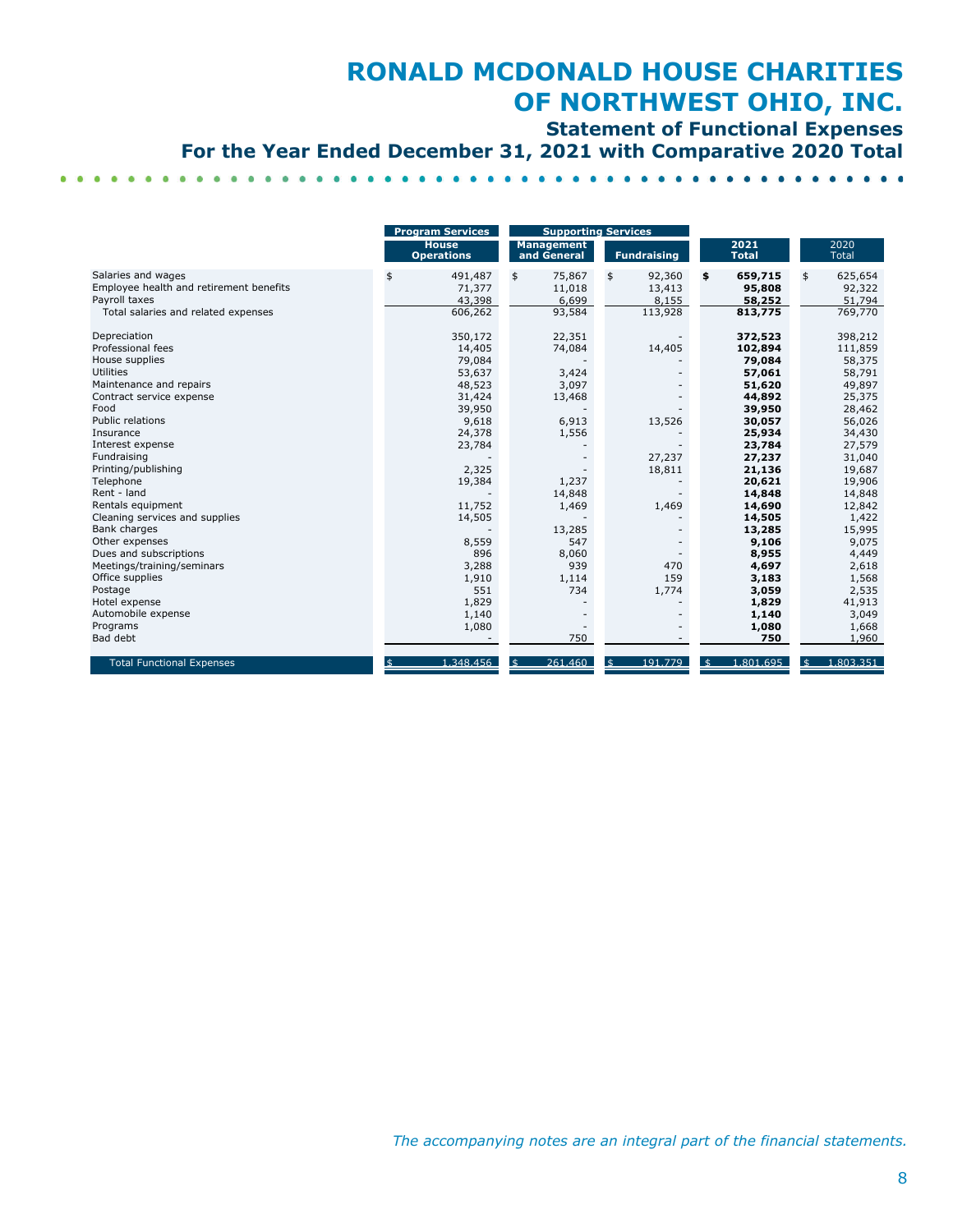# **RONALD MCDONALD HOUSE CHARITIES OF NORTHWEST OHIO, INC. Statement of Functional Expenses**

**For the Year Ended December 31, 2020 with Comparative 2019 Total** 

|                                         | <b>Program Services</b>         |                         | <b>Supporting Services</b> |               |               |
|-----------------------------------------|---------------------------------|-------------------------|----------------------------|---------------|---------------|
|                                         | <b>House</b>                    | <b>Management</b>       |                            | 2020          | 2019          |
|                                         | <b>Operations</b>               | and General             | <b>Fundraising</b>         | <b>Total</b>  | <b>Total</b>  |
| Salaries and wages                      | \$<br>466,112                   | \$<br>71,950            | \$<br>87,592               | 625,654<br>\$ | \$<br>612,963 |
| Employee health and retirement benefits | 68,780                          | 10,617                  | 12,925                     | 92,322        | 77,604        |
| Payroll taxes                           | 38,587                          | 5,956                   | 7,251                      | 51,794        | 55,263        |
| Total salaries and related expenses     | 573,479                         | 88,523                  | 107,768                    | 769,770       | 745,830       |
| Depreciation                            | 374,319                         | 23,893                  |                            | 398,212       | 393,919       |
| Professional fees                       | 3,749                           | 100,845                 | 7,265                      | 111,859       | 69,725        |
| Utilities                               | 55,264                          | 3,527                   |                            | 58,791        | 69,564        |
| House supplies                          | 58,375                          |                         |                            | 58,375        | 66,250        |
| Public relations                        | 17,928                          | 12,886                  | 25,212                     | 56,026        | 53,744        |
| Maintenance and repairs                 | 46,903                          | 2,994                   |                            | 49,897        | 45,735        |
| Hotel expense                           | 41,913                          |                         |                            | 41,913        | 37,187        |
| Insurance                               | 32,364                          | 2,066                   |                            | 34,430        | 36,027        |
| Fundraising                             |                                 |                         | 31,040                     | 31,040        | 34,698        |
| Food                                    | 28,462                          |                         |                            | 28,462        | 32,503        |
| Interest expense                        | 27,579                          |                         |                            | 27,579        | 31,418        |
| Contract service expense                | 17,763                          | 7,612                   |                            | 25,375        | 24,553        |
| Telephone                               | 18,712                          | 1,194                   |                            | 19,906        | 19,371        |
| Printing/publishing                     | 2,166                           |                         | 17,521                     | 19,687        | 18,850        |
| Bank charges                            |                                 | 15,995                  |                            | 15,995        | 14,848        |
| Rent - land                             |                                 | 14,848                  |                            | 14,848        | 13,596        |
| Rentals equipment                       | 10,274                          | 1,284                   | 1,284                      | 12,842        | 11,922        |
| Other expenses                          | 8,531                           | 544                     |                            | 9,075         | 8,884         |
| Dues and subscriptions                  | 445                             | 4,004                   |                            | 4,449         | 6,072         |
| Automobile expense                      | 3,049                           |                         |                            | 3,049         | 3,783         |
| Meetings/training/seminars              | 1,833                           | 523                     | 262                        | 2,618         | 3,230         |
| Postage                                 | 462                             | 615                     | 1,458                      | 2,535         | 2,577         |
| Bad debt                                |                                 | 1,960                   |                            | 1,960         | 2,124         |
| Programs                                | 1,668                           |                         |                            | 1,668         | 1,700         |
| Office supplies                         | 941                             | 549                     | 78                         | 1,568         | 1,477         |
| Cleaning services and supplies          | 1,422                           |                         |                            | 1,422         | 258           |
| Collection canisters                    |                                 |                         |                            |               | 99            |
| Volunteer recognition                   |                                 |                         |                            |               | 2,464)        |
| <b>Total Functional Expenses</b>        | 1,327,601<br>$\mathbf{\hat{S}}$ | 283,862<br>$\mathsf{s}$ | 191.888<br>$\mathfrak{s}$  | \$1,803,351   | \$ 1.747.480  |
| Unallocated payments to RMHC Global     |                                 |                         |                            |               | 191           |

 $\alpha$ 

 $\mathbf{a}$  $\overline{a}$  $\sim$ 

 $0.00$ 

Total Expenses **\$ 1,803,351 \$ 1,747,671** 

*The accompanying notes are an integral part of the financial statements.*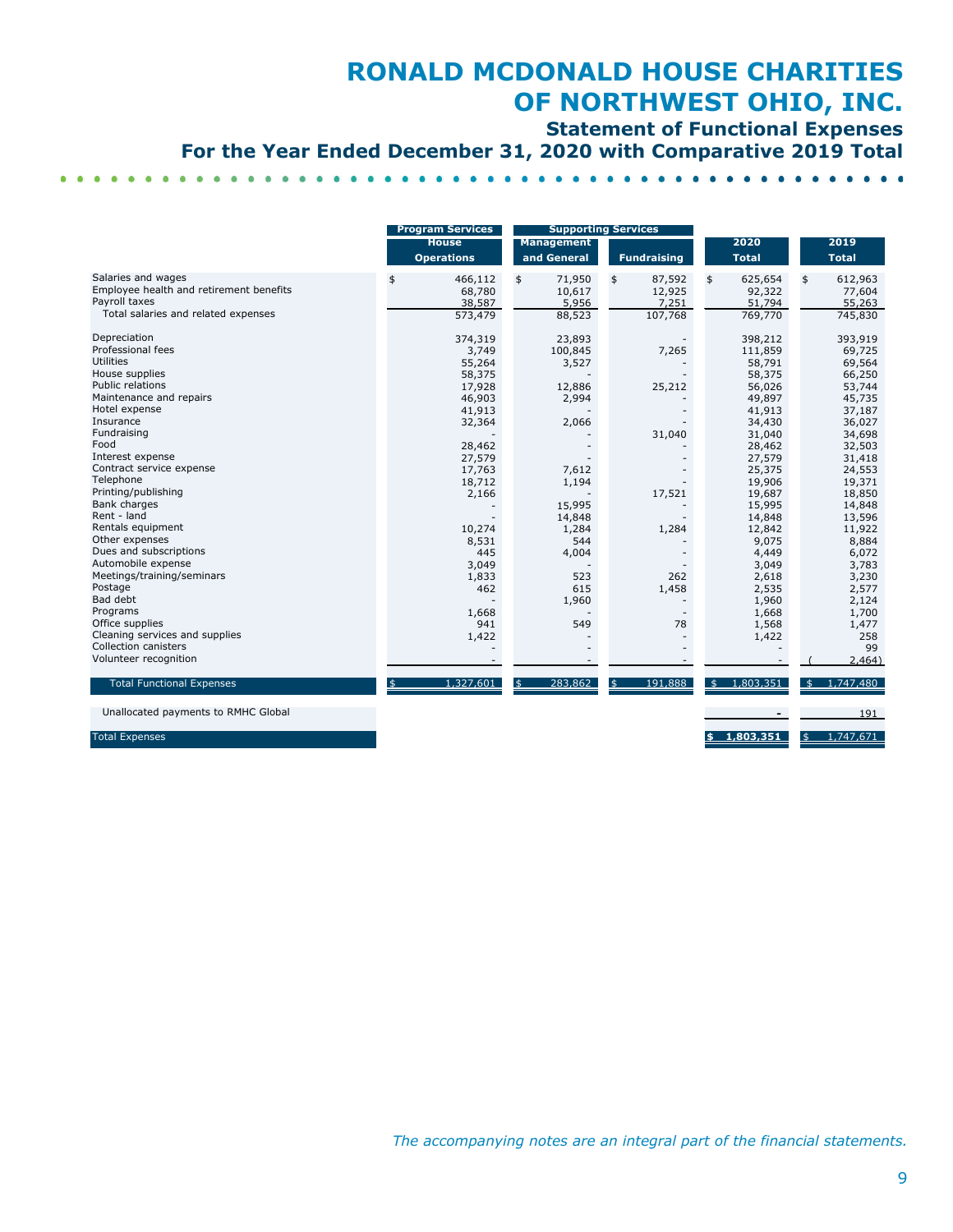# **RONALD MCDONALD HOUSE CHARITIES OF NORTHWEST OHIO, INC.**

**Statements of Cash Flows** 

**For the Years Ended December 31, 2021 and 2020** 

|                                                                               |                          | 2021              |                           | 2020              |
|-------------------------------------------------------------------------------|--------------------------|-------------------|---------------------------|-------------------|
| <b>Cash Flows from Operating Activities</b>                                   |                          |                   |                           |                   |
| Change in net assets                                                          | \$(                      | 171,320)          | $\frac{4}{3}$             | 63,353)           |
| Adjustments to reconcile change in net assets to net                          |                          |                   |                           |                   |
| cash used in operating activities:                                            |                          |                   |                           |                   |
| Contributions restricted                                                      | $\overline{\mathcal{L}}$ | 13,000)           | $\overline{(\ }$          | 28,000)           |
| Depreciation                                                                  |                          | 372,523           |                           | 398,212           |
| Gain on forgiveness of PPP loan<br>Loss on disposal of property and equipment | $\overline{ }$           | 145,300)<br>393   | $\overline{(\ }$          | 151,100)          |
| Amortization of beneficial use of land                                        |                          | 14,848            |                           | 14,848            |
| Net realized and unrealized gains on investments                              | $\overline{ }$           | 271,857)          | $\overline{(\ }$          | 160,819)          |
| Changes in operating assets and liabilities that                              |                          |                   |                           |                   |
| increase (decrease) cash flows:                                               |                          |                   |                           |                   |
| Accounts receivable                                                           |                          | 53,710            | $\overline{(\ }$          | 187,867)          |
| <b>Other liabilities</b>                                                      |                          | 13,000)           |                           | 13,000            |
| Accounts payable and accrued expenses                                         |                          | 340)              |                           | 12,165            |
| Total adjustments                                                             |                          | 2,023)            |                           | 89,561            |
|                                                                               |                          |                   |                           |                   |
| Net cash used in operating activities                                         | $\overline{(}$           | 173,343)          | $\overline{(\ }$          | 152,914)          |
| <b>Cash Flows from Investing Activities</b>                                   |                          |                   |                           |                   |
| Purchases of investments                                                      | $\overline{(}$           | 560,800)          | $\left($                  | 633,875)          |
| Proceeds from sales of investments                                            |                          | 584,693           |                           | 699,176           |
| Purchases of property and equipment                                           |                          | 43,010)           |                           | 7,700)            |
| Net cash provided by (used in) investing activities                           | $\overline{(\ }$         | 19,117)           |                           | 57,601            |
|                                                                               |                          |                   |                           |                   |
| <b>Cash Flows from Financing Activities</b>                                   |                          |                   |                           |                   |
| Proceeds from (payments on) line of credit                                    |                          | 95,900            | $\left($                  | 43,500)           |
| Payments on note payable<br>Proceeds from PPP loan                            |                          |                   |                           | 50,000)           |
| Collection of contributions restricted                                        |                          | 145,300<br>13,000 |                           | 151,100<br>28,000 |
| Net cash provided by financing activities                                     |                          | 254,200           |                           | 85,600            |
|                                                                               |                          |                   |                           |                   |
| Net increase (decrease) in cash and cash equivalents                          |                          | 61,740            | $\overline{(\ }$          | 9,713)            |
|                                                                               |                          |                   |                           |                   |
| Cash and Cash Equivalents - Beginning of Year                                 |                          | 135,518           |                           | 145,231           |
| Cash and Cash Equivalents - End of Year                                       |                          | 197,258           | $\overline{\mathfrak{s}}$ | 135,518           |
|                                                                               |                          |                   |                           |                   |
| Supplemental Disclosure of Cash Flow Information                              |                          |                   |                           |                   |
| Cash paid during the year for:                                                |                          |                   |                           |                   |
| Interest                                                                      | \$                       | 23,800            | \$                        | 27,600            |

. . . . . . . .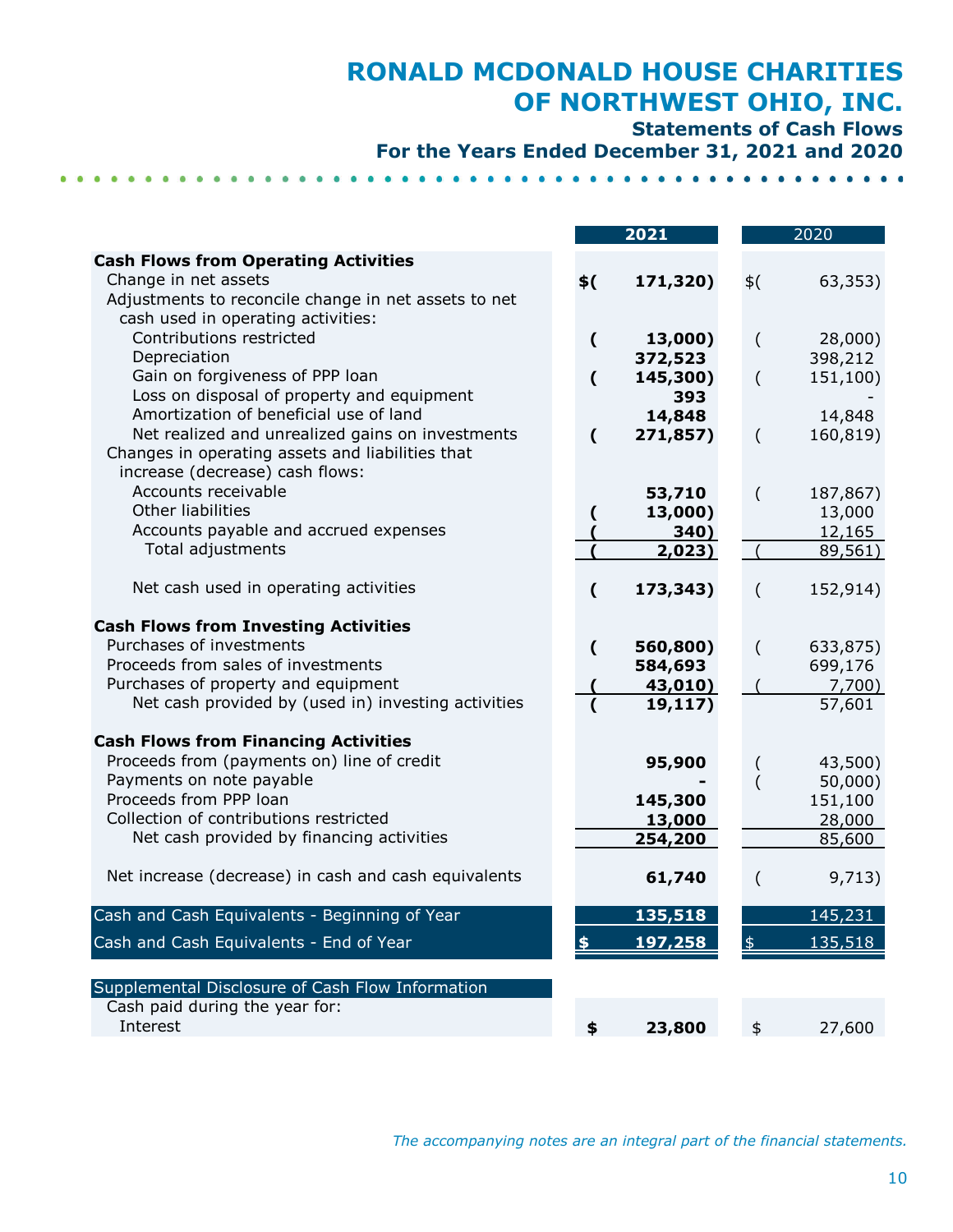**December 31, 2021 and 2020** 

#### . . . . . . . . . . . . . .

#### **Nature and Scope of Business**

Ronald McDonald House Charities of Northwest Ohio, Inc. (the "Organization") was formed in 1981 to own and operate the Ronald McDonald House of Northwest Ohio. The Organization is committed to providing temporary, homelike accommodations and to enrich the lives of children by providing comfort, care and support to families in Northwest Ohio, Southeast Michigan and beyond.

#### **Summary of Significant Accounting Policies**

#### Basis of Accounting

The financial statements of the Organization have been prepared on the accrual basis of accounting in accordance with accounting principles generally accepted in the United States of America (U.S. GAAP).

#### Basis of Presentation

The Organization reports information regarding its financial position and activities according to two classes of net assets that are based upon the existence or absence of restrictions on use that are placed by its donors: net assets without donor restrictions and net assets with donor restrictions.

The governing board has designated, from net assets without donor restrictions, net assets to serve as collateral for the loan on its facility.

Net assets without donor restrictions are resources available to support operations and not subject to donor restrictions.

Net assets with donor restrictions are resources that are subject to donor-imposed restrictions. Some restrictions are temporary in nature, such as those that are restricted by a donor for use for a particular purpose or in a particular future period. Other restrictions may be perpetual in nature; such as those that are restricted by a donor that the resources be maintained in perpetuity. The Organization's unspent contributions are reported in net assets with donor restrictions if the donor limited their use, as are promised contributions that are not yet due. Contributions of property and equipment or cash restricted to acquisition of property and equipment are reported as net assets with donor restrictions. These restrictions expire when the assets are placed in service. The Organization's donor-restricted endowment fund, which is required to be maintained in perpetuity, is classified in net assets with donor restrictions.

When a donor's restriction is satisfied, either by using the resources in the manner specified by the donor or by the passage of time, the expiration of the restriction is reported in the financial statements by reclassifying the net assets from net assets with donor restrictions to net assets without donor restrictions.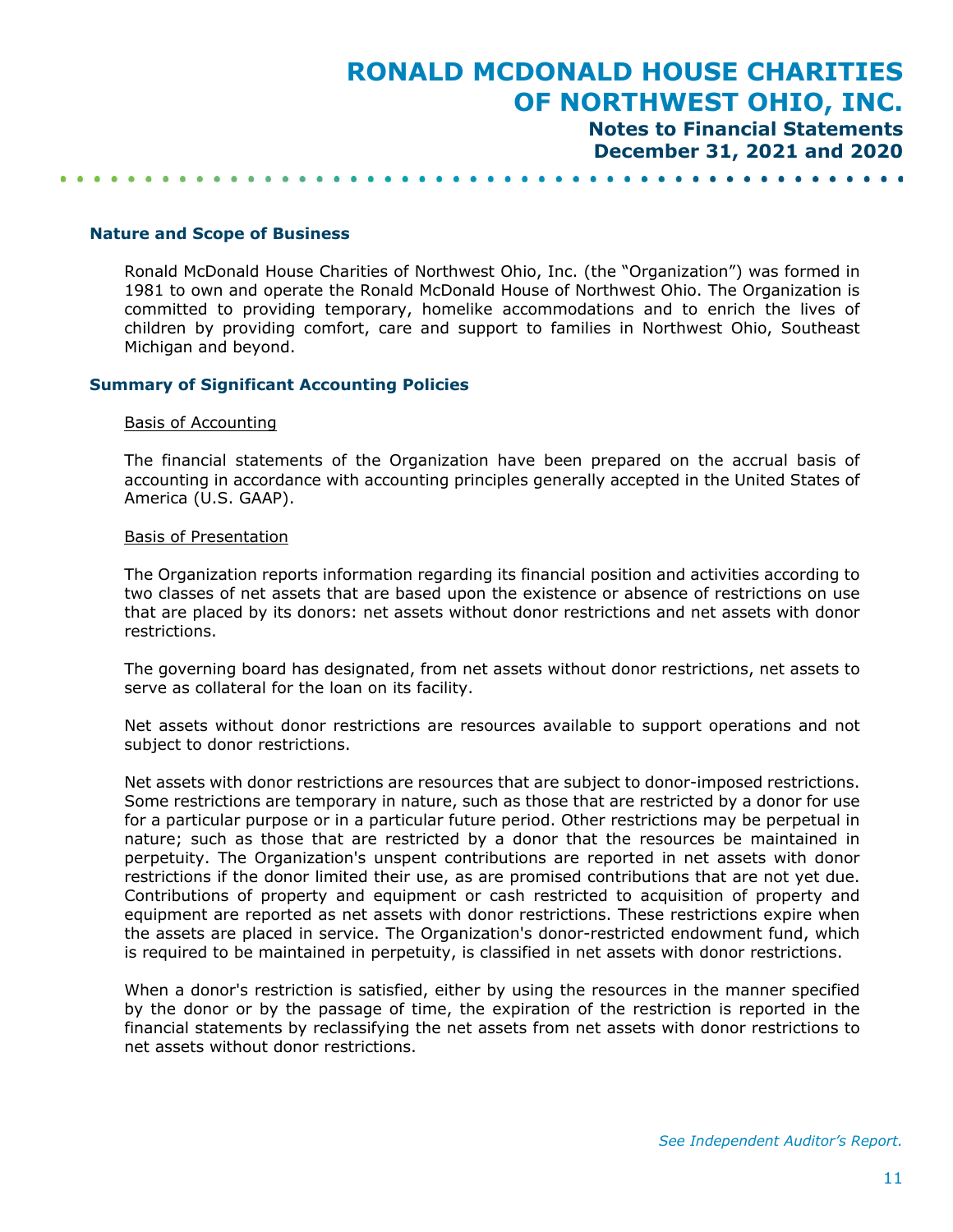#### **Summary of Significant Accounting Policies (continued)**

#### Use of Estimates in Preparing Financial Statements

The preparation of financial statements in conformity with generally accepted accounting principles requires management of the Organization to make estimates and assumptions that affect the amounts reported in the financial statements and the accompanying notes. The most significant areas involving the use of management's estimates and assumptions are depreciation of property and equipment, fair value of investments and the allocation of expenses to program services, management and general, and fundraising activities. Actual results could differ from those estimates.

#### Cash and Cash Equivalents

Cash equivalents include money market funds and all highly liquid investments with a maturity date of less than three months from the date of purchase. The Organization's cash balances that are maintained in bank accounts may exceed Federal Deposit Insurance Corporation (FDIC) limits from time to time. The Organization has not experienced any losses in such accounts and management believes that it is not exposed to any significant credit risk on cash. Cash equivalents, consisting of money market funds, amounted to \$8,518 and \$12,044 at December 31, 2021 and 2020, respectively.

#### Accounts Receivable

Accounts receivable primarily consist of contributions resulting from fundraising activities. Management establishes a reserve for losses on its receivables based on current aging of receivables, a specific review of potential bad debts and historic loss experience.

Unconditional promises to give totaled \$255,863 and \$309,573 as of December 31, 2021 and 2020, respectively. Amounts due are as follows:

|                                                                |   | 2021              |              | 2020                        |
|----------------------------------------------------------------|---|-------------------|--------------|-----------------------------|
| Less than one year<br>One - five years<br>More than five years | S | 13,413<br>242,450 |              | 127,040<br>175,033<br>7,500 |
| <b>Total</b>                                                   |   | 255,863           | $\mathbf{A}$ | 309,573                     |

#### Investments

Investments consist of mutual funds and are recorded at fair value. Fair value is determined based upon quoted market values of the funds. Investment securities acquired by gift or bequest are recorded at fair value on the date of gift and such amount is considered the cost of the security. Any realized gain or loss on sale of a security is determined using the cost basis of the security sold. Income from investments, including realized and unrealized gains and losses, is allocated among net assets without donor restrictions and net assets with donor restrictions, based on donor restrictions or the absence thereof.

. . . . . . . . . . . . .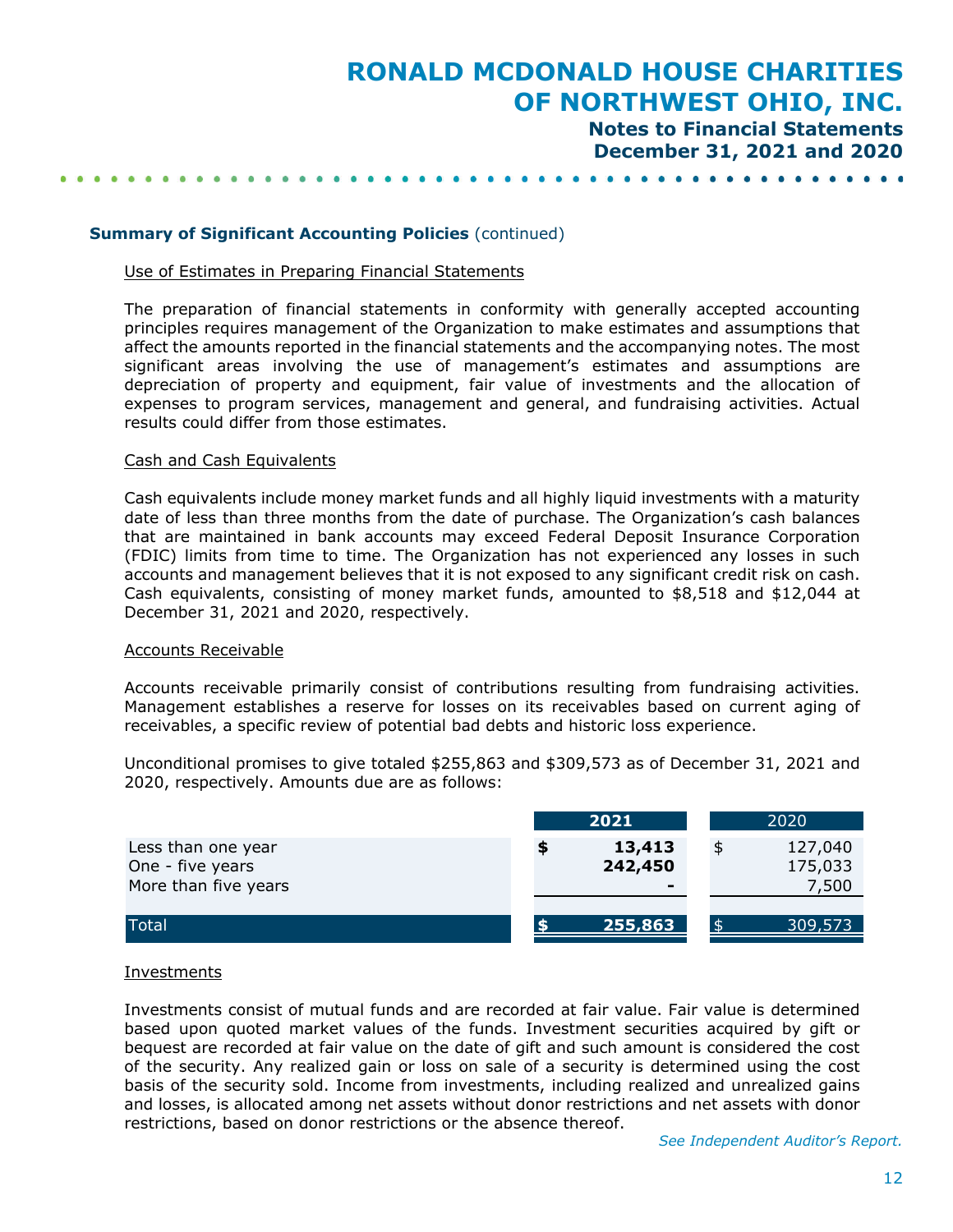#### **Summary of Significant Accounting Policies (continued)**

#### Property and Equipment

Property and equipment are stated at cost, if purchased, or estimated fair value, if donated, at the date of donation. Additions of \$1,000 or more are capitalized, while maintenance and repairs that do not improve or extend the useful lives of the respective assets are expensed as incurred. Depreciation is calculated using the straight-line method over the estimated useful lives of the assets as follows:

| Building and improvements      | 20 - 39 years  |
|--------------------------------|----------------|
| Leasehold improvements         | 15 years       |
| Furniture and equipment        | $5 - 20$ years |
| Computer hardware and software | 3 - 7 years    |

#### Impairment of Long-Lived Assets

The Organization evaluates its long lived assets for any events or changes in circumstances which indicate that the carrying amount of such assets may not be fully recoverable. The Organization evaluates the recoverability of long-lived assets by measuring the carrying amount of such assets against the estimated undiscounted future cash flows associated with them. At the time such evaluation indicates that the future undiscounted cash flows of certain long-lived assets are not sufficient to recover the carrying value of such assets, the assets are adjusted to their fair values.

#### Donated Assets, Property and Equipment, and Services

Donated marketable securities, property and equipment, and other noncash donations are recorded as contributions at their fair values at the date of donation. Such donations are reported as increases in net assets without donor restrictions unless the donor has restricted the donated asset for a specific purpose. Assets donated with explicit restrictions regarding their use are reported as restricted contributions. Absent donor stipulations regarding how long those donated assets must be maintained, the Organization reports expirations of donor restrictions when the donated or acquired assets are placed in service as instructed by the donor. The Organization reclassifies net assets with donor restrictions to net assets without donor restrictions at that time.

Donated services are recognized as contributions if the services (a) create or enhance nonfinancial assets or (b) require specialized skills, are performed by people with those skills, and would otherwise be purchased by the Organization. The Organization also receives donated services from other contributors and volunteers that are not measurable, and therefore, are excluded from the financial statements.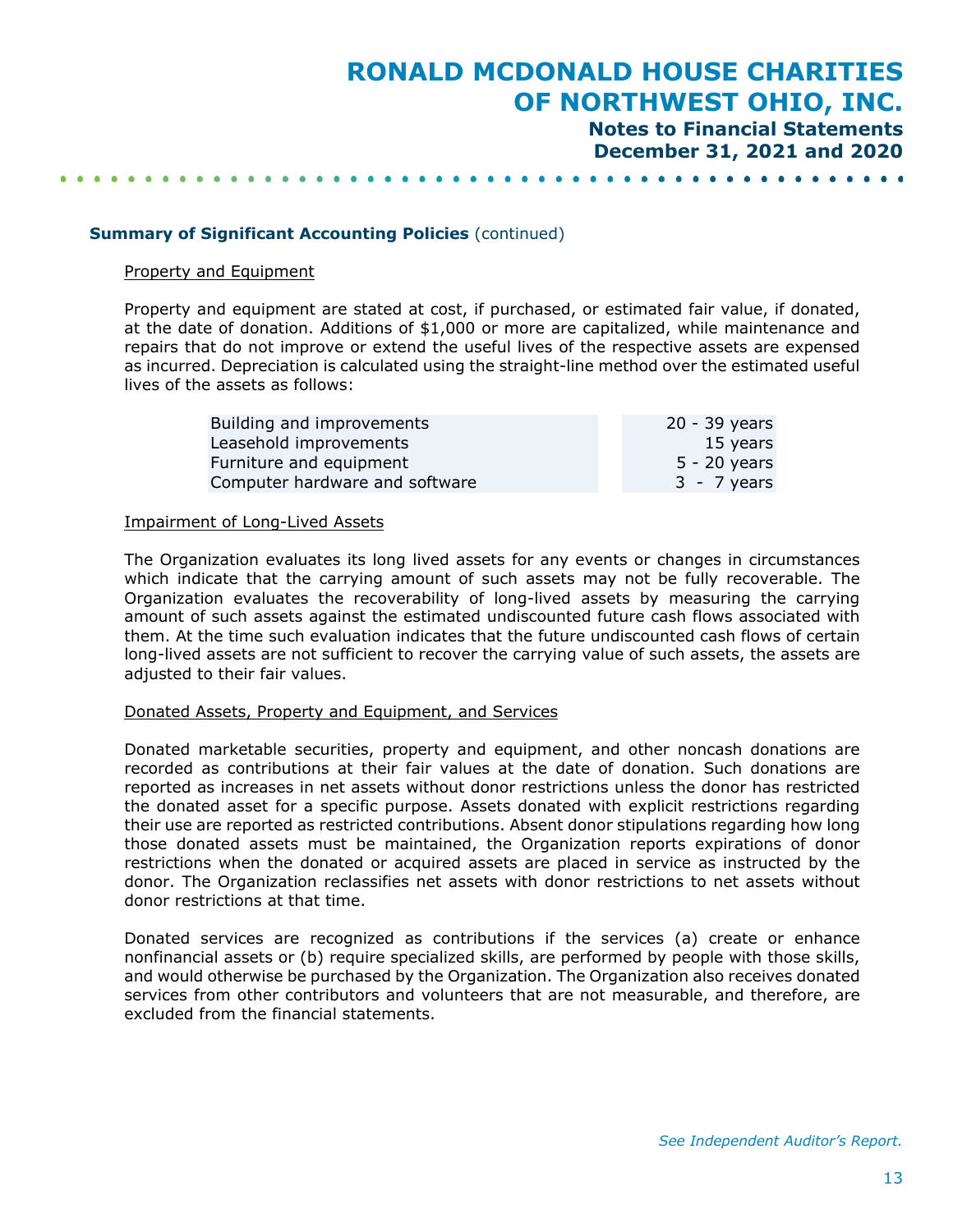. . . . . . . . . . . . . . .

#### **Summary of Significant Accounting Policies (continued)**

#### Revenue Recognition

Unconditional promises to give are recognized as revenue in the period the promise was made. Conditional promises are recorded as revenue when the conditions are substantially met. Contributions, grants, and bequests are recognized as net assets with donor restrictions if they are received with donor stipulations that limit the use of the donated assets. When a donor restriction expires, net assets with donor restrictions are reclassified to net assets without donor restrictions reported in the statements of activities as net assets released from restrictions.

#### Functional Allocation of Expenses

The costs of providing program activities have been summarized on a functional basis in the Statement of Activities. The Statement of Functional Expenses presents the natural classification of expense by function. Accordingly, certain costs have been allocated among the programs and supporting services benefitted. The expenses that are allocated primarily consist of occupancy and related expenses, which are allocated based on an estimate of the space occupied by each function, as well as salaries and benefits, which are allocated on the basis of estimates of time and effort. Management considers its method of allocation to be equitable.

#### Income Tax Status

The Organization is exempt from federal income tax under Section  $501(c)(3)$  of the Internal Revenue Code (the "Code"). However, income, if any, from certain activities not directly related to the Organization's tax-exempt purpose is subject to taxation as unrelated business income. In addition, the Organization qualifies for the charitable contribution deduction under Section  $170(b)(1)(A)$  and has been classified as an Organization other than a private foundation under Section 509(a)(2).

The Organization believes that it has appropriate support for any tax positions taken, and as such, does not have any uncertain tax positions that are material to the financial statements. The Organization's policy is to classify interest and penalties recognized in connection with income tax matters in interest expense and management and general expense, respectively.

#### Concentration of Credit Risk

The Organization receives revenues primarily from contributors in Northwest Ohio and Southeast Michigan. The Organization received a contribution of \$240,000 from a single donor in 2020, which represents approximately 16%, of total pledges in 2020. There were no such single donors in 2021. At December 31, 2021 and 2020 receivables from these donors amounted to approximately 94% and 78%, of total receivables at such date.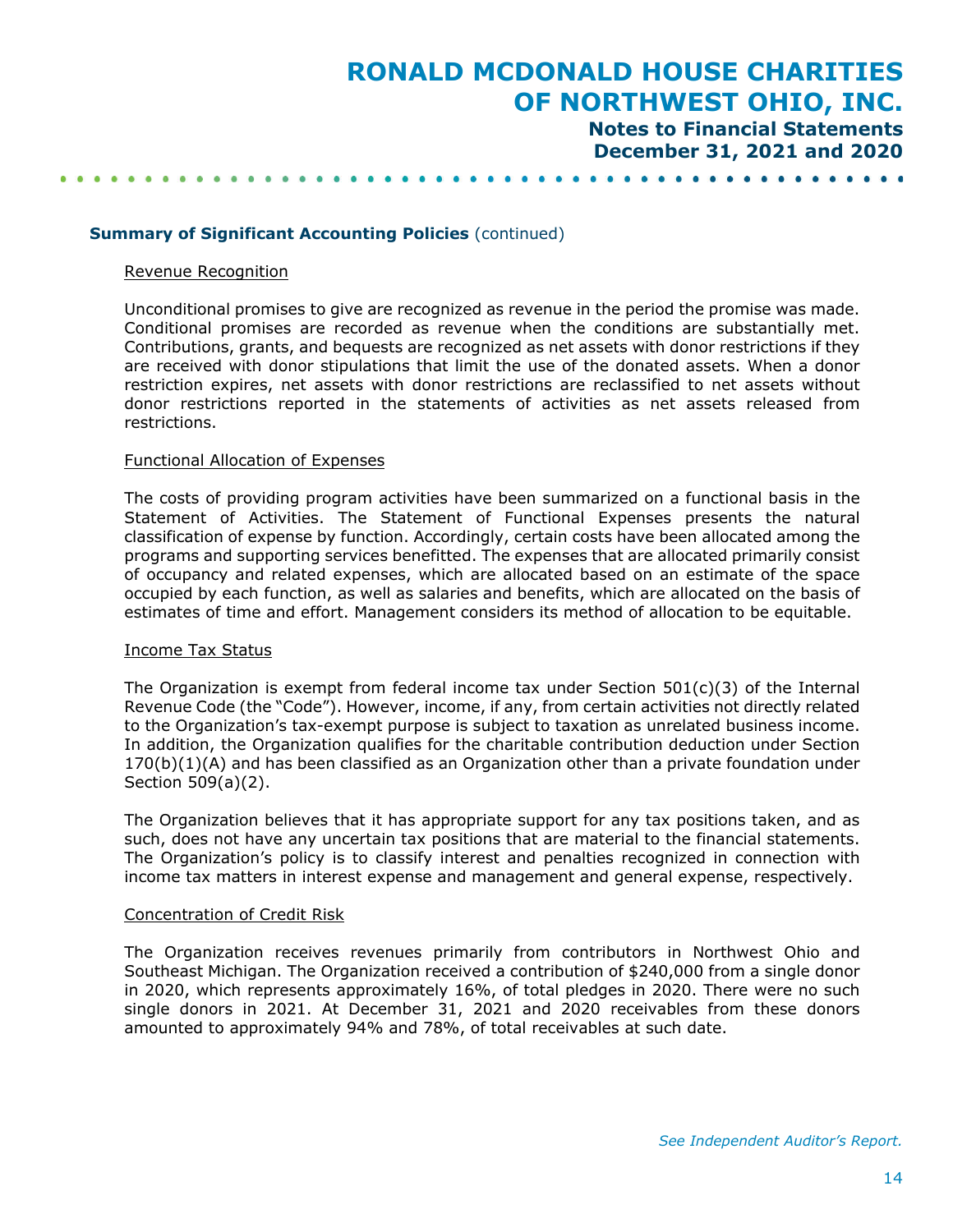#### **Summary of Significant Accounting Policies (continued)**

#### Paycheck Protection Program Loan Accounting Policy

Management has elected to recognize forgivable debt received from a government entity as debt until debt extinguishment occurs when the Organization is legally released from being the obligor. Upon legal release as obligor, the Organization will recognize the forgiven amount as income in the statement of activities.

#### **Liquidity and Availability of Financial Assets**

The Organization monitors its liquidity so that it is able to meet its operating needs and other commitments while maximizing the investment of its excess operating cash. The Organization's financial assets available within one year of the statement of financial position are as follows:

|                                                                 |   | 2021                           | 2020                                  |
|-----------------------------------------------------------------|---|--------------------------------|---------------------------------------|
| Cash and cash equivalents<br>Investments<br>Accounts receivable | S | 197,258<br>2,037,166<br>13,413 | \$<br>135,518<br>1,789,202<br>127,040 |
| <b>Total</b>                                                    |   | 2,247,837                      | 2,051,760                             |

Investments represent the portion of the Organization's investment portfolio which are not part of its endowment of \$564,232, which is restricted in perpetuity. While it is the Organization's intent to maintain its investment portfolio on a long-term basis, investments are readily marketable and could be converted to cash if necessary.

Accounts Receivable represents pledges expected to be collected within one year of the statement of financial position date that are free of any restriction that would limit their availability for general expenditure.

The Organization anticipates covering the majority of its general operating expenditures by collecting sufficient donations and other support. The Organization's operating expenditures average approximately \$150,000 per month. The financial assets above are sufficient to support the Organization's operating expense for approximately thirteen months.

. . . . . . . . . . . . . .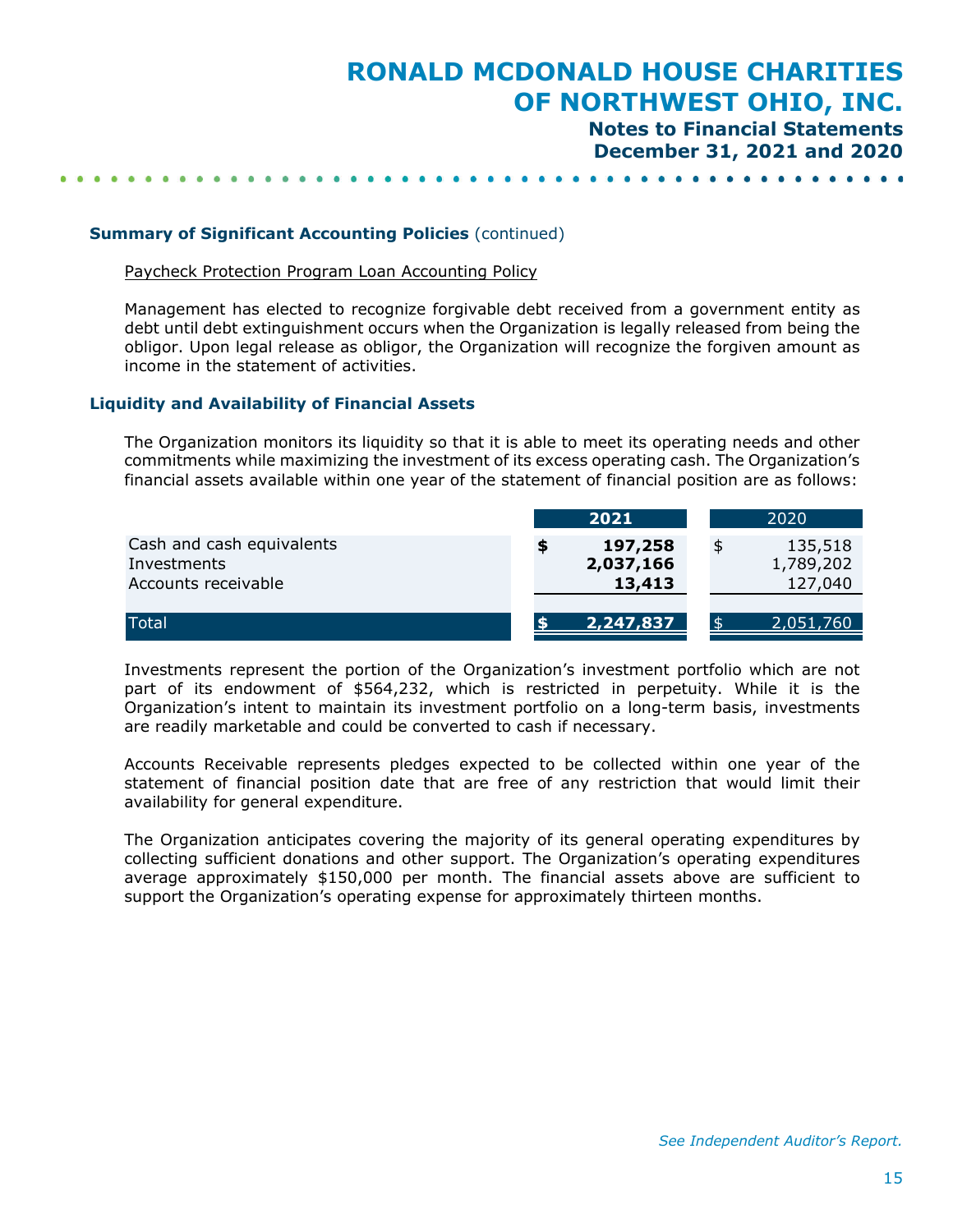. . . . . . . . . . . . . . . . .

#### **Fair Value Measurements**

U.S. GAAP established a fair value hierarchy that prioritizes the inputs to measure the fair value of the assets or liabilities being measured. Fair value is defined as the exchange value that would be received on the measurement date to sell an asset or to value the amount paid to transfer a liability in the principal or most advantageous market available to the entity in an orderly transaction between market participants. The three levels of the fair value hierarchy are as follows:

- Level 1 Inputs are unadjusted quoted market prices in active markets for identical assets or liabilities that the entity has the ability to access at the measurement date. Level 1 inputs provide the most reliable measure of fair value as of the measurement date.
- Level 2 Inputs are based on significant observable inputs, including unadjusted quoted market prices for similar assets and liabilities in active markets, unadjusted quoted prices for identical or similar assets or liabilities in markets that are not active or inputs other than quoted prices that are observable for the asset or liability.
- Level 3 Inputs are significant unobservable inputs for the asset or liability.

Following is a description of the valuation methodology used for assets measured at fair value. There have been no changes in the methodologies used at December 31, 2021 and 2020.

*Mutual Funds:* Valued at quoted market prices, which represent the net asset value of shares held by the Organization at year-end.

The preceding methods described may produce a fair value calculation that may not be indicative of net realizable value or reflective of future fair values. Furthermore, although the Organization believes its valuation methods are appropriate and consistent with other market participants, the use of different methodologies or assumptions to determine the fair value of certain financial instruments could result in a different fair value measurement at the reporting date.

The following table sets forth by level, within the fair value hierarchy, the Organization's net assets at fair value as of December 31, 2021 and 2020. Classification within the fair value hierarchy table is based on the lowest level of any input that is significant to the fair value measurement.

|              |    | 2021      |    |                          |      |                          |    |              |
|--------------|----|-----------|----|--------------------------|------|--------------------------|----|--------------|
|              |    | Level 1   |    | <b>Level 2</b>           |      | Level 3                  |    | <b>Total</b> |
| Mutual funds | S. | 2,601,398 | \$ | ۰                        | \$   | $\blacksquare$           | S  | 2,601,398    |
|              |    |           |    |                          | 2020 |                          |    |              |
|              |    | Level 1   |    | Level 2                  |      | Level 3                  |    | Total        |
| Mutual funds | \$ | 2,353,434 | \$ | $\overline{\phantom{a}}$ | \$   | $\overline{\phantom{a}}$ | \$ | 2,353,434    |

*See Independent Auditor's Report.*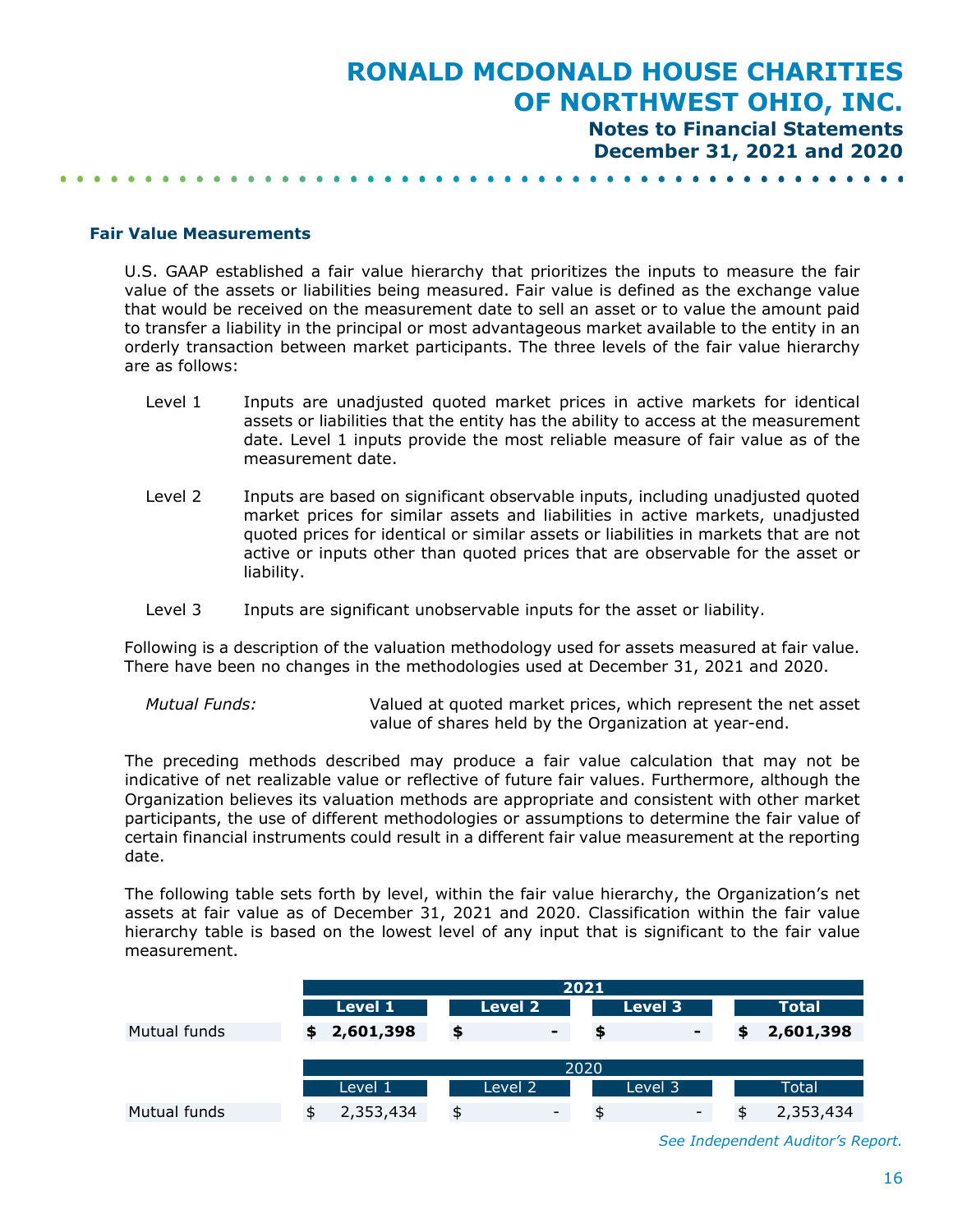### **RONALD MCDONALD HOUSE CHARITIES OF NORTHWEST OHIO, INC. Notes to Financial Statements**

**December 31, 2021 and 2020** 

. . . . . . . . . . . . . . .

#### **Fair Value Measurements** (continued)

The composition of net investment income on the Organization's investment portfolio for the years ended December 31, 2021 and 2020 is as follows:

|                                                                                                                                                                                    | 2021                                                                          | 2020                                                                          |
|------------------------------------------------------------------------------------------------------------------------------------------------------------------------------------|-------------------------------------------------------------------------------|-------------------------------------------------------------------------------|
| Interest and dividend income<br>Realized and unrealized gains (losses), net<br>Less: investment expense                                                                            | \$<br>84,626<br>271,857<br>6,185)                                             | \$<br>48,244<br>160,819<br>5,153)                                             |
| Investment Gain, net                                                                                                                                                               | 350,298                                                                       | \$<br>203,910                                                                 |
| <b>Property and Equipment</b>                                                                                                                                                      | 2021                                                                          | 2020                                                                          |
| Leasehold improvements<br>Building and improvements<br>Furniture and equipment<br>Computer hardware and software<br>Total property and equipment<br>Less: accumulated depreciation | \$<br>1,154,969<br>7,275,703<br>578,196<br>124,839<br>9,133,707<br>2,336,673) | \$<br>1,154,969<br>7,250,143<br>586,198<br>119,306<br>9,110,616<br>1,983,676) |
| Net property and equipment                                                                                                                                                         | 6,797,034                                                                     | \$<br>7,126,940                                                               |

#### **Beneficial Use of Land**

In August 2015, the Organization entered into a lease agreement with The Toledo Hospital (the Hospital) whereby the Organization would lease from the Hospital certain land owned by the Hospital. The initial term of the lease was for a 99-year period that ends on August 31, 2114, with an aggregate annual base rent of \$1.00. An independent appraisal determined that the fair value of the space at the time of inception was \$1,470,000. The annual rental value was estimated to be approximately \$147,000 per year. In connection with this lease agreement, the Organization recorded a restricted contribution in 2015 in the amount of \$1,470,000. The value remaining on the use of land is \$1,374,722 and \$1,389,570 as of December 31, 2021 and 2020, respectively. Rent expense associated with the use of land is being recognized on a straight line basis over term of the lease. For the years ended December 31, 2021 and 2020, rent expense of \$14,848 was recorded in connection with this lease agreement.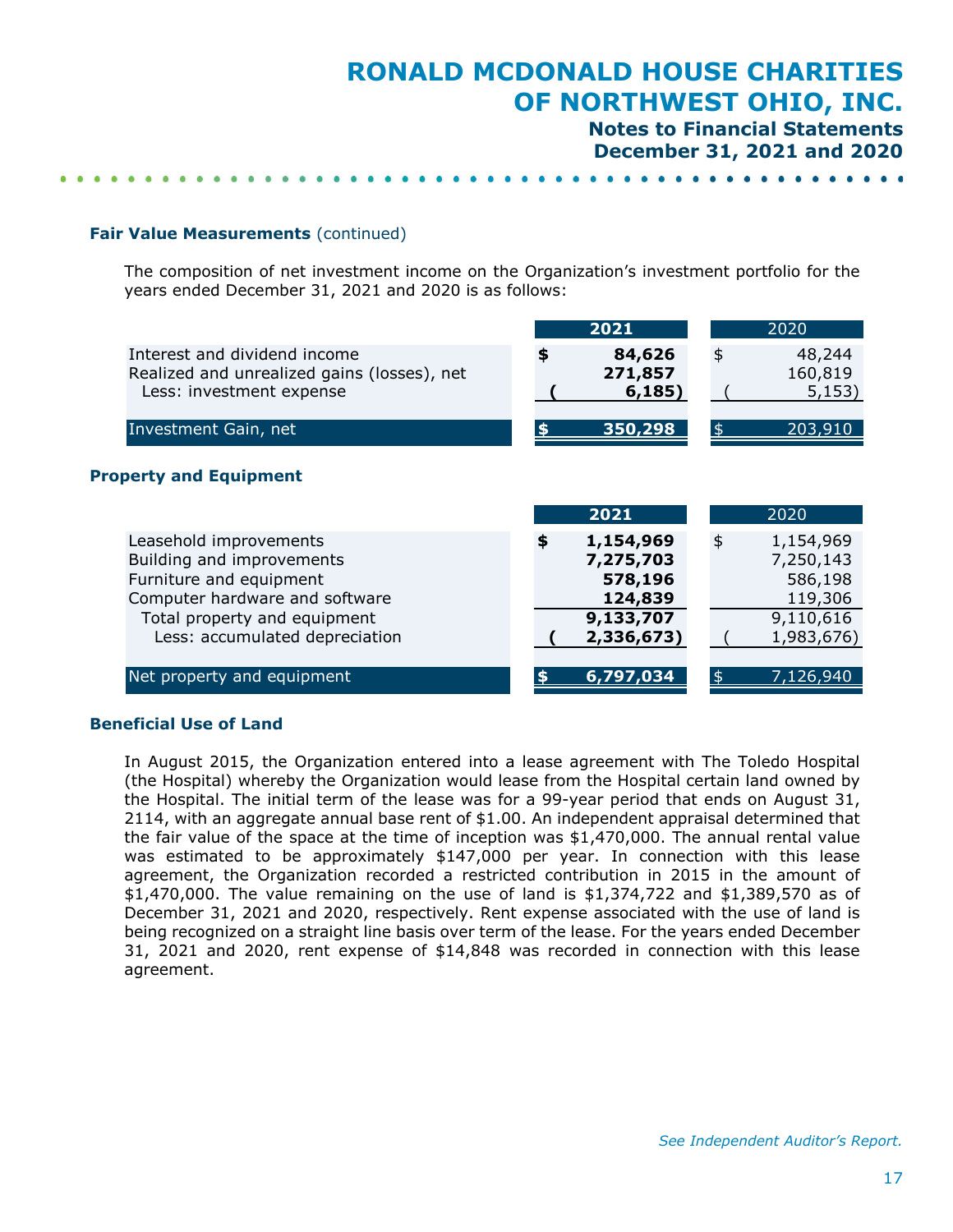

#### **Line of Credit**

In 2017, the Organization entered into an agreement with the bank for a demand line of credit in the amount of \$250,000 for its working capital requirements. Interest on amounts borrowed is payable monthly at the greater of 4.00% or the bank's prime rate (effective rate of 4.00% at both December 31, 2021 and 2020, respectively). The line is secured by assignment of pledges, marketable securities, and business assets. Amounts borrowed under this line was \$195,900 and \$100,000 at December 31, 2021 and 2020, respectively.

#### **Note Payable**

Note Payable consists of the following as of December 31:



#### **Contributed Services**

The Organization receives contributed services (primarily laundry, maintenance, and security services), and materials, the value of which is reflected in the accompanying financial statements as contributions revenue. Management estimated that the value of contributed services and materials received was approximately \$103,000 and \$99,300 during 2021 and 2020, respectively.

#### **Marathon Classic**

The Organization has a nonbinding agreement with the sponsor of the Marathon Classic LPGA golf tournament, under which the sponsor donates a percentage of the net proceeds of the event to the Organization. Proceeds from the golf tournament, which are without donor restrictions, of \$50,000 are included in other contributions for each of the years ended December 31, 2021 and 2020.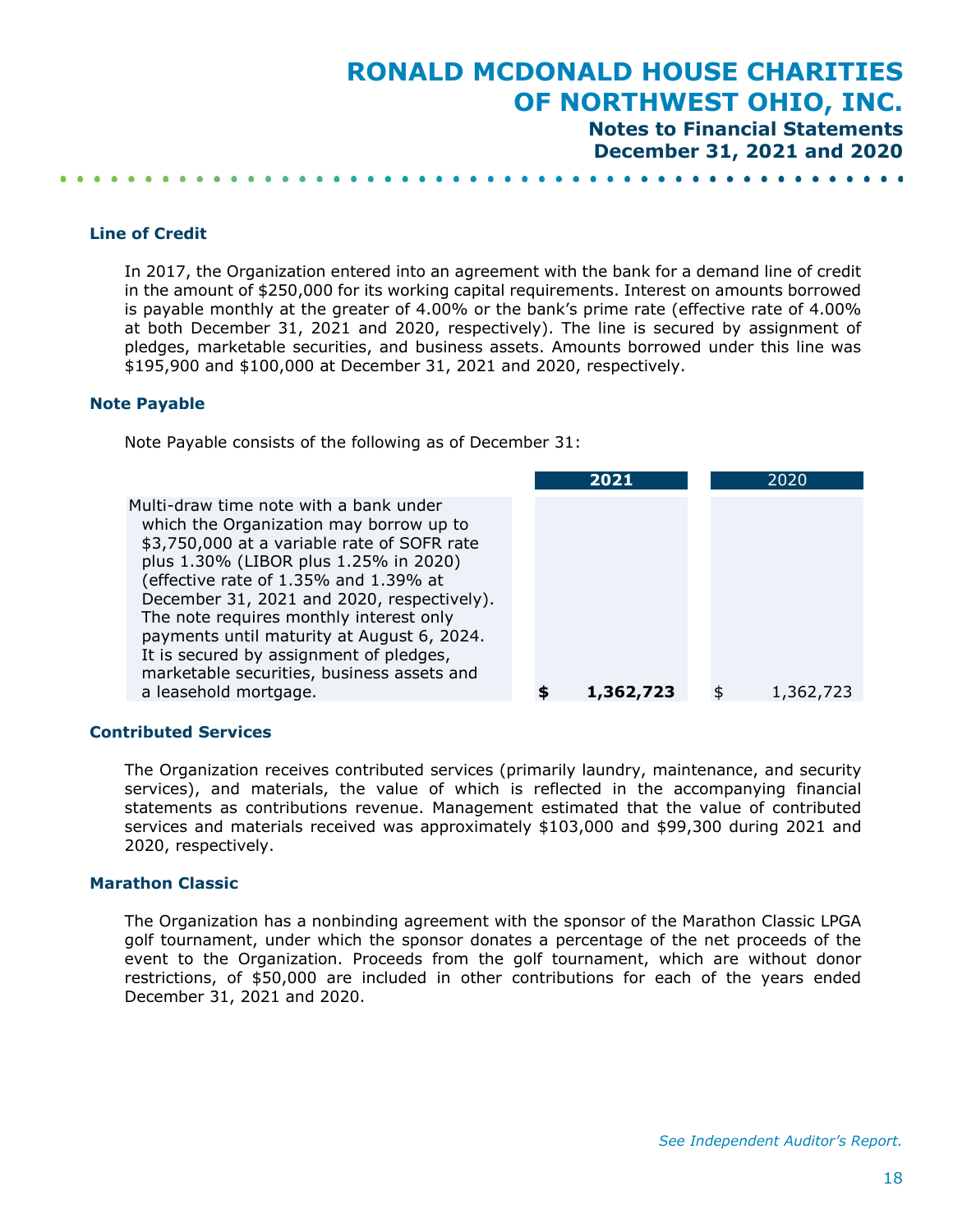. . . . . . . . . . . . . . . . .

**Benefit Plan**

The Organization sponsors a  $401(k)$  Plan covering all employees with at least one year of service. The plan provides for discretionary nonelective and matching contributions. The directors authorized nonelective 3% and matching 2% contributions for 2021 and 2020. Contribution expense relating to this plan aggregated \$25,013 in 2021 and \$27,308 in 2020.

#### **Related Party Transactions**

Ronald McDonald House Charities (RMHC) is a system of independent, separately registered public benefit organizations referred to as "Chapters" within the global organization. The Organization is an independent operating Chapter within the RHMC system. Each chapter is licensed by McDonald's Corporation and Ronald McDonald House Charities, Inc. to use RHMC related trademarks in conjunction with fundraising activities and the operation of its programs; the License Agreement also sets standards of operations for programs, governance, finance, branding, and reporting.

Ronald McDonald House Charities, Inc. (RMHC Global), a separately registered nonprofit organization, ensures delivery of the mission across the globe. As a center of excellence, RMHC Global builds and sustains a robust infrastructure of support to the network of Chapters, including operations, licensing and compliance, finance, risk management, communications, marketing and development. RMHC Global receives all proceeds of fund-raising events sponsored and supported by RMHC Global, including canister donations, and remits a portion of the proceeds to the Organization. The Organization received contributions of \$108,367 and \$119,506 from RMHC Global in 2021 and 2020, respectively. The Organization's receivables from RMHC Global were \$-0- and \$101 as of December 31, 2021 and 2020, respectively.

#### **Net Assets with Donor Restrictions**

Net assets with donor restrictions are restricted for the following purposes or periods as of December 31:

|                                                                                          | 2021                | 2020                  |  |
|------------------------------------------------------------------------------------------|---------------------|-----------------------|--|
| Subject to expenditures for specified purposes:<br>Family support<br>Other               | \$<br>233<br>23,991 | \$<br>2,793<br>15,108 |  |
| Total Expenditures for Specified Purposes                                                | 24,224              | 17,901                |  |
| Subject to the passage of time:<br>Beneficial use of land                                | 1,374,722           | 1,389,570             |  |
| Not subject to appropriation or expenditure:<br>Endowment to be maintained in perpetuity | 564,232             | 564,232               |  |
| <b>Total Assets with Donor Restrictions</b>                                              | 1,963,178           | 1,971,703             |  |
|                                                                                          |                     |                       |  |

*See Independent Auditor's Report.*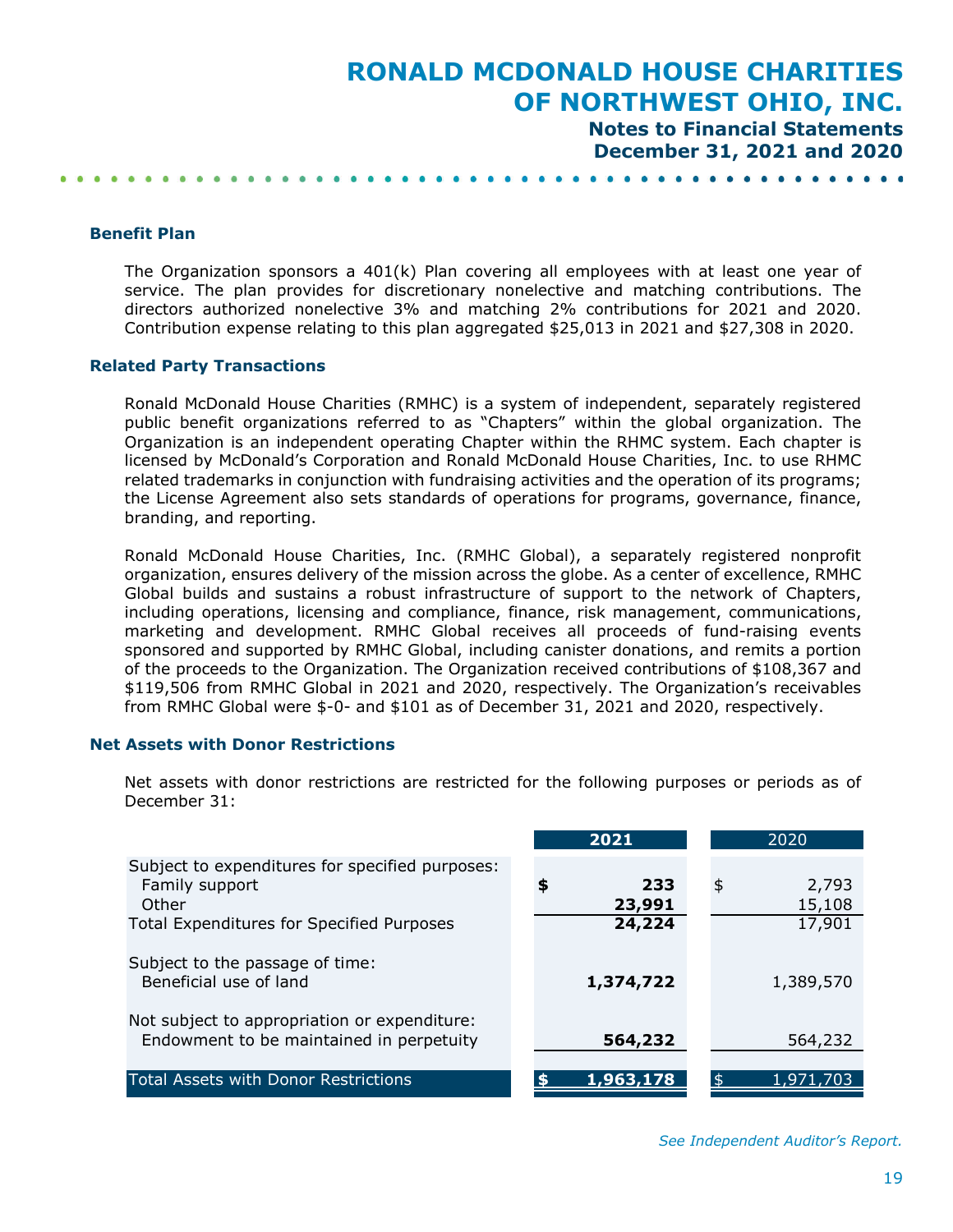. . . . . . . . . . . . . . . . .

#### **Net Assets with Donor Restrictions** (continued)

Net assets with donor restrictions include endowment fund assets to be held indefinitely. The income from the assets can be spent on Ronald McDonald House operations.

Net assets were released from restrictions as follows:

|                                                            | 2021   | 2020 |        |
|------------------------------------------------------------|--------|------|--------|
| Program restrictions accomplished:<br>Program expenses     | 6,677  | \$   | 50,705 |
| Expiration of time restrictions:<br>Beneficial use of land | 14,848 |      | 14,848 |
| <b>Total Net Assets Released from Restrictions</b>         | 21,525 |      | 65,553 |

#### **Endowments**

The Organization's endowments consist of donor restricted endowment funds established to support the operating expenses of the Organization.

#### Interpretation of Relevant Law

The Organization is subject to the Ohio Uniform Prudent Management of Institutional Funds Act (SPMIFA) and, thus, classifies amounts in its donor-restricted endowment funds as net assets with donor restrictions because those net assets are time restricted until the Board of Trustees appropriates such amounts for expenditure. Most of those net assets also are subject to purpose restrictions that must be met before reclassifying those net assets to net assets without donor restrictions. The Board of Trustees of the Organization has interpreted SPMIFA as not requiring the maintenance of purchasing power of the original gift amount contributed to an endowment fund, unless a donor stipulates the contrary. As a result of this interpretation, when reviewing its donor-restricted endowment funds, the Organization considers a fund to be underwater if the fair value of the fund is less than the sum of (a) the original value of initial and subsequent gift amounts donated to the fund and (b) any accumulations to the fund that are required to be maintained in perpetuity in accordance with the direction of the applicable donor gift instrument. The Organization has interpreted SPMIFA to permit spending from underwater funds in accordance with the prudent measures required under the law. Additionally, in accordance with SPMIFA, the Organization considers the following factors in making a determination to appropriate or accumulate donor-restricted endowment funds: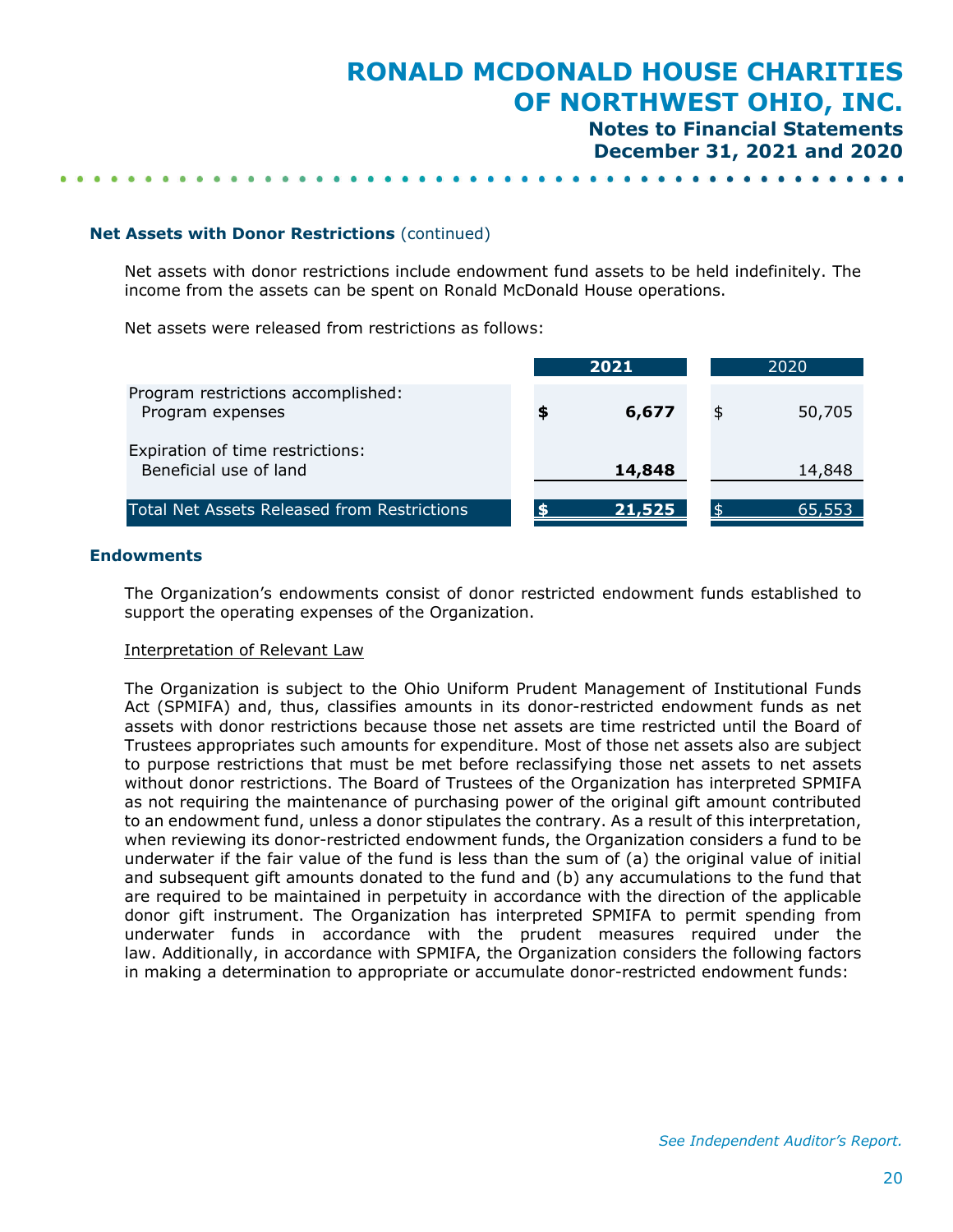# **RONALD MCDONALD HOUSE CHARITIES OF NORTHWEST OHIO, INC.**

**Notes to Financial Statements December 31, 2021 and 2020** 

#### **Endowments** (continued)

#### Interpretation of Relevant Law (continued)

In accordance with SPMIFA, the Organization considers the following factors in making a determination to appropriate or accumulate donor-restricted endowment funds:

- 1. The duration and preservation of the fund.
- 2. The purpose of the Organization and the donor-restricted endowment fund.
- 3. General economic conditions.
- 4. The possible effect of inflation and deflation.
- 5. The expected total return from income and the appreciation of investments.
- 6. Other resources of the Organization.
- 7. The investment policies of the Organization.

#### Return Objectives and Risk Parameters

The Organization has adopted an investment policy for endowment assets that attempts to achieve a long-term rate of return on assets that meets or exceeds the Spending Policy for Operations (Spending Policy) rate plus inflation plus expenses. The target rate of return has been based on the assumption that future real returns will approximate the long-term rates of return experienced for each asset class in the investment policy.

#### Spending Policy

In October 2008, the Organization approved a Spending Policy to determine an annual amount to be withdrawn from the cumulative return of endowment funds to support the activities of the operating fund. The Spending Policy, which was effective January 1, 2009, was also designed to provide support for the operations of future years and to offset potential market declines. As the earnings on the endowment funds are not restricted as for use, the Organization withdraws and expends investment earnings for operating activities.

#### Strategies Employed for Achieving Objectives

Based on the Organization's time horizon, risk tolerance, performance expectations, and asset class preferences, an efficient or optimal portfolio was identified. The Organization targets a diversified asset allocation that has a balance of both fixed income and equity securities to achieve its long-term objective within prudent risk constraints.

The following summarizes endowment net asset composition by type of fund as of December 31, 2021 and 2020: